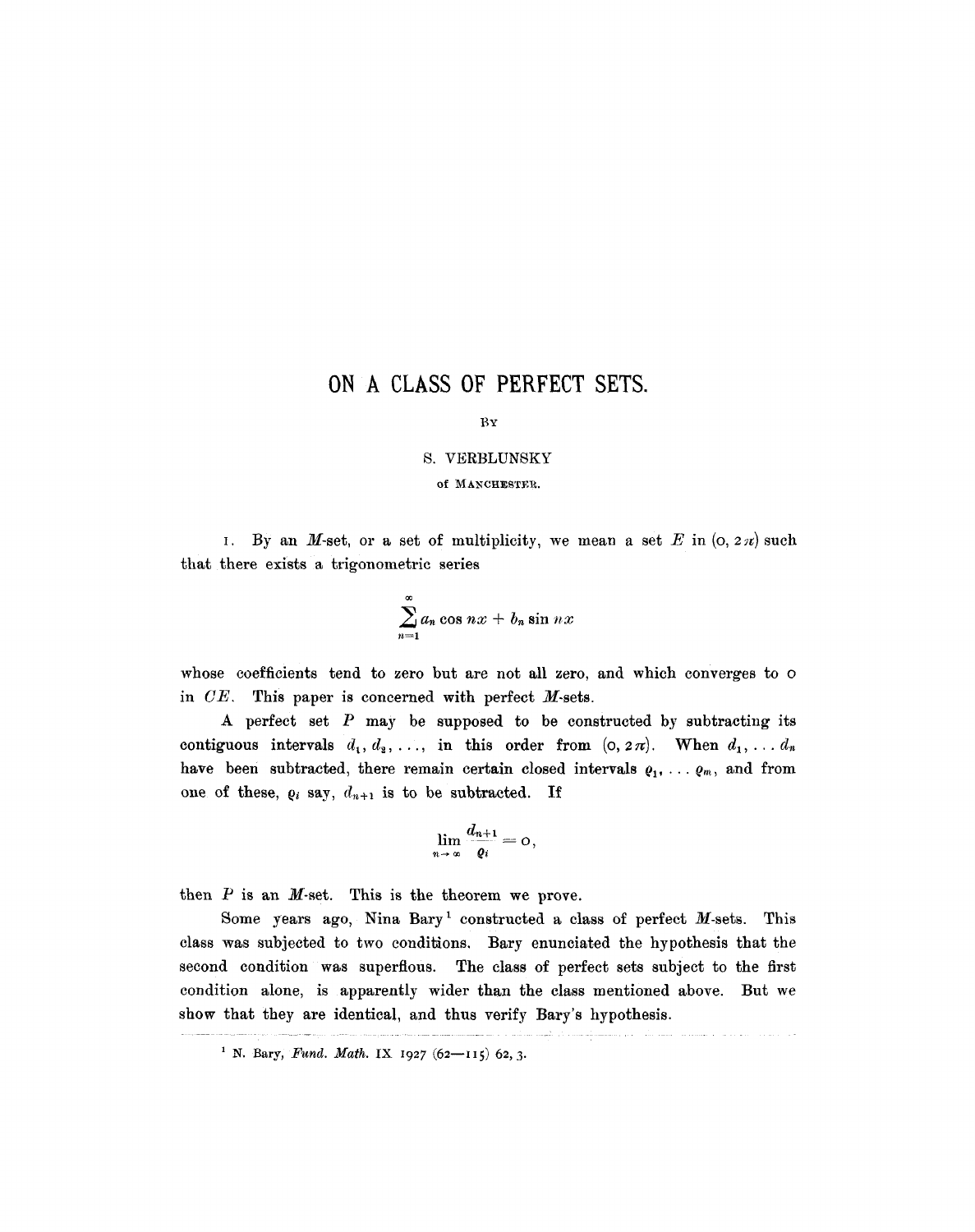2. In what follows, when we speak of subtracting open intervals  $(a_i, \beta_i)$  $i=1,\ldots$  v, from a closed interval  $(a, b)$ , it is to be understood that

$$
a<\alpha_1<\beta_1<\alpha_2<\cdots<\beta_v
$$

Consider the following process of forming a perfect set  $P$  in the closed interval  $(o, 2\pi) = \varrho^0$ .

(i) Subtract from  $\rho^0$  the  $l^0$  open intervals  $d_1^1, \ldots, d_p^1$ , where  $l^0$  is any assigned integer. There remain  $k_1 = I + l^0$  closed intervals  $\varrho_1^1, \ldots, \varrho_{k_1}^1$ .

(ii) Subtract from each closed interval  $\rho_i^i$  ( $i=1,\ldots k_1$ ) the  $l_i^i$  open intervals  $d_{i1}^2, \ldots, d_{il}^2$ , where  $l_i^1$  is any assigned positive integer. There remain kt  $k_2 = \sum (1 + l_i)$  closed intervals  $\varrho_1^2 \ldots \varrho_{k_2}^2$ .

(iii) Generally, let  $\varrho_i^{m-1}, \ldots \varrho_{k_{m-1}}^{m-1}$  denote the closed intervals which remain at the  $(m-1)$ <sup>th</sup> stage. From each interval  $e_i^{m-1}$   $(i=1,\ldots k_{m-1})$  subtract the  $l_i^{m-1}$  open intervals  $d_i^m, \ldots, d_{i}^{m} n-1$ , where  $l_i^{m-1}$  is any assigned positive integer. *km~l* 

There remain  $k_m = \sum_{i=1}^m (1 + l_i^{m-1})$  closed intervals  $\varrho_i^m, \ldots, \varrho_k^m$ i=1

Let  $D_i^m$  denote the sum of the open intervals  $d_{i1}^m, \ldots, d_{i l_i^m-1}^m$ . Let  $k_{m-1}$  $D_m = \sum D_i^m$ . Then  $\sum D_m$  is complementary to a perfect set P. Let max  $\varrho_i^m$ ,  $i=1$   $m=1$  $r_n$  min  $e_i^m$  denote the greatest and least lengths of the intervals which remain in  $\varrho_i^{m-1}$  when  $D_i^m$  is subtracted. It has been proved by N. Bary *(loc. cit.),* that P is an M-set if these two conditions are satisfied.

Condition I. There is a sequence  $\varepsilon_m$  of positive numbers such that

$$
\lim_{\varepsilon_m} \varepsilon_m = 0; \quad \frac{D_i^m}{\varrho_i^{m-1}} \leq \varepsilon_m \ \ (i=1, 2, \ldots k_{m-1}; \ \ m=1, 2, \ldots).
$$

Condition II. There is an absolute constant  $C$  such that

$$
\left|\frac{\max\varrho_i^m}{\min\varrho_i^m}\right|
$$

It was conjectured by Bary that the Condition II is superflous. We shall prove that this conjecture is valid, The proof of Bary consists in constructing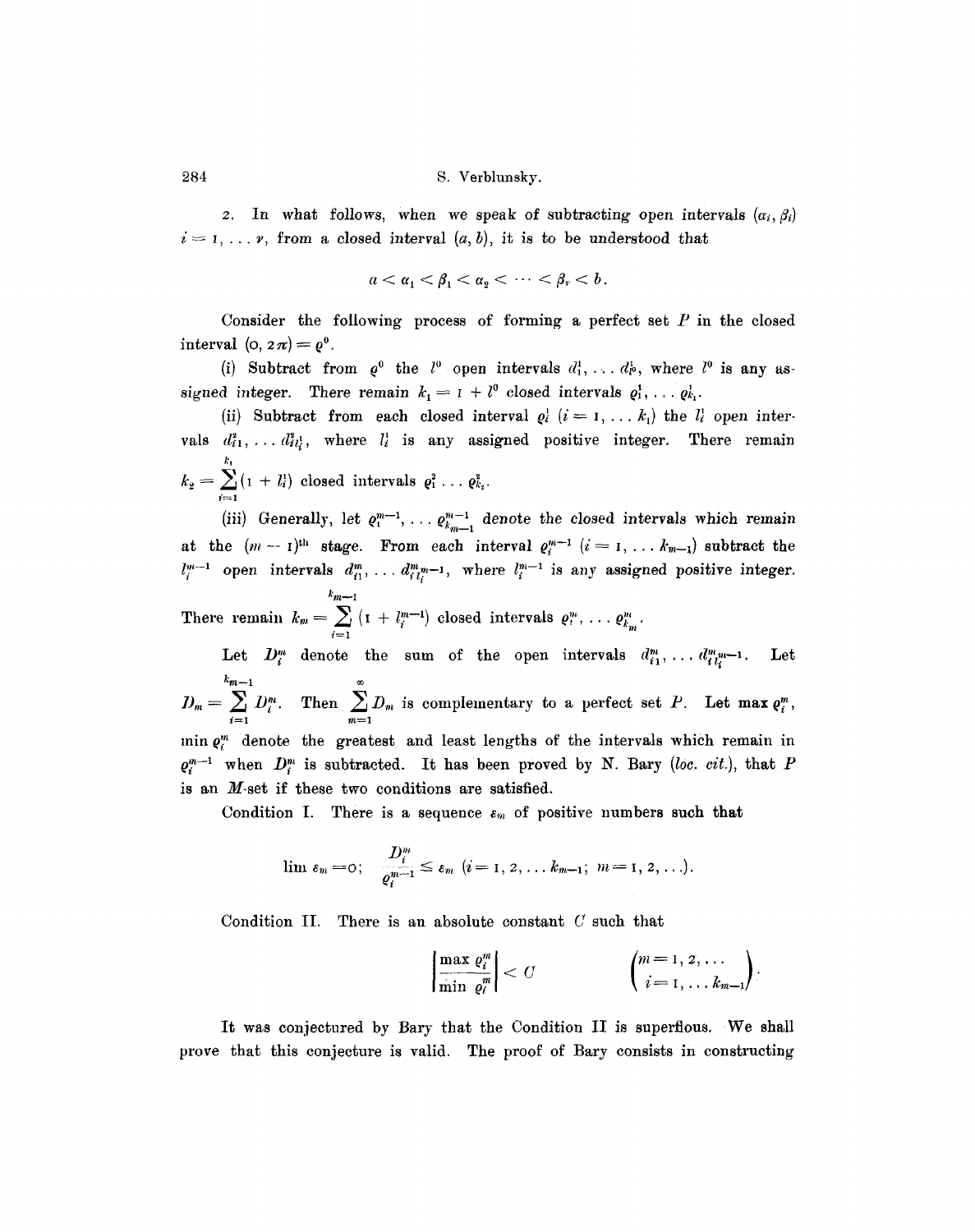a periodic function  $F(x)$  which is constant in each contiguous interval of P, but not constant on *CP,* such that

$$
\lim n \int_{0}^{2\pi} F(x) \cos nx \, dx = \lim n \int_{0}^{2\pi} F(x) \sin nx \, dx = 0.
$$

Then the series obtained by formal differentiation of the Fourier series of  $F(x)$ converges to zero in *CP.* Thus P is an M-set.

The exposition of Bary was devised so as to avoid, wherever possible, an appeal to Condition II; and this condition is used only at one point of the proof. In order to dispense with this condition, what is necessary is a more detailed examination of the structure of  $P$ . This however is hardly possible so long as we imagine the perfect set to be constructed as above. If, however, all the numbers  $l$  which enter into the above construction equal  $l$ , the problem becomes manageable. The reader will suppose that this involves a restriction on the class of perfect sets. By no means. An essential part of our proof consists in showing that if  $P$  satisfies Condition I, then the contiguous intervals can be subtracted from  $(0, 2\pi)$  in such a fashion, that, with a suitable notation all the numbers l equal I, and Condition I is satisfied for the new method of construction. This result naturally enables us to simplify the rest of Bary's proof, and we have thought it best to give a complete demonstration of the theorem.

3. In the closed interval  $d=({\alpha, \beta})$ , let  $d_i={\alpha_i, \beta_i}$   $i=1,\ldots, n$  be n open intervals such that

 $\alpha < \alpha_1 < \beta_1 < \cdots < \alpha_n < \beta_n < \beta$ .

Let

$$
\sum_{i=1}^{n} d_i < \theta \, d \tag{1}
$$

where  $0 < \theta < 1$ . The set  $d - \Sigma d_i$  may be regarded as obtained from  $(\alpha, \beta)$  by subtracting the intervals  $d_i$  successively. This subtraction can be effected in  $n!$ ways according to the order in which we subtract the  $d_i$ . Let  $d_{r_1}, \ldots, d_{r_n}$  be a permutation of  $d_1, \ldots, d_n$ , and let them be subtracted in that order from d. We define  $\ast$ the index of  $d_{r_1}$ <sup>\*</sup> (Ind.  $d_{r_1}$ ) for that order of subtraction, to be  $d_{r_i}/d$ . Suppose that the indices of  $d_{r_i},\ldots,d_{r_i}$  ( $i < n$ ) have been defined. When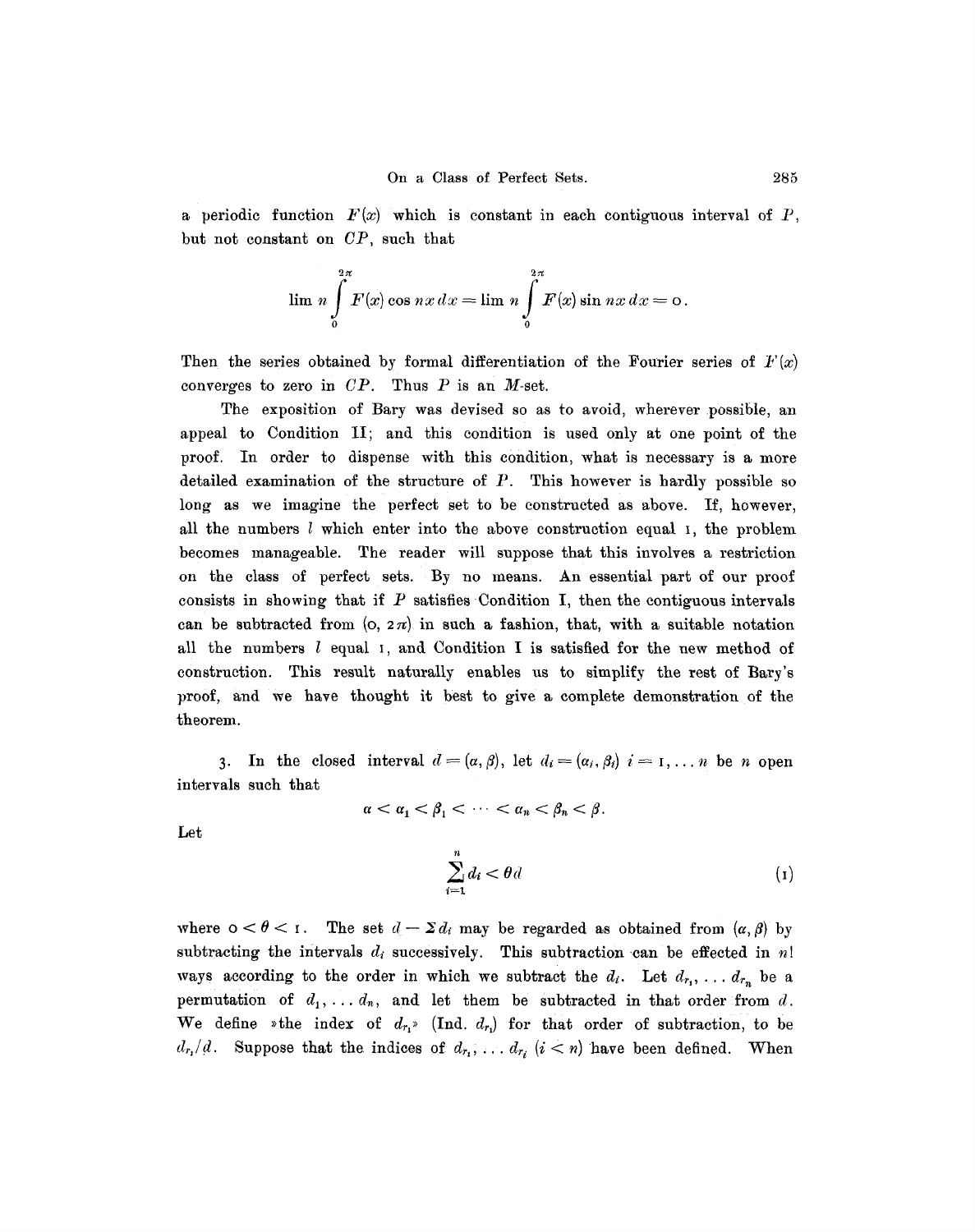$d_{r_1}, \ldots, d_{r_i}$  have been subtracted from d, there remain  $i + 1$  intervals, and from one of these,  $\delta$  say, the interval  $d_{r_{i+1}}$  is to be subtracted. We define the index of  $d_{r_{i+1}}$  for the given order of subtraction to be  $d_{r_{i+1}}/\delta$ .

The following lemma is of fundamental importance.

**Lemma I.** If (1) is satisfied, then there is a permutation  $d_{r_1}, \ldots, d_{r_n}$ , such *that if the intervals d<sub>i</sub> are subtracted in this order, then the index of each is*  $\lt \theta$ .

The proof is by induction. The lemma is true for  $n = 1$ . Assume it for  $n-1$ . There are two cases.

 $(i)$  If

$$
d_1 \geq \theta\left(\alpha_2 - \alpha\right),
$$

then

$$
d_{\mathfrak{s}} + \cdots + d_{n} < \theta(\beta - \alpha) - \theta(\alpha_{\mathfrak{s}} - \alpha) \\
&< \theta(\beta - \alpha_{\mathfrak{s}}). \tag{2}
$$

Subtract  $d_1$  first. Its index is less than  $\theta$  by (1). The intervals  $d_2, \ldots, d_n$  must now be subtracted in some order from  $(\beta_1, \beta)$ . By (2),

$$
d_2 + \cdots + d_n < \theta(\beta - \beta_1).
$$

By the lemma for  $n-1$ , there is a permutation  $d_{r_1}, \ldots, d_{r_n}$  of  $d_2, \ldots, d_n$  such that the index of  $d_{r_j}$   $(j = 2, \ldots n)$  is less than  $\theta$ , when the intervals are subtracted from  $(\beta_1, \beta)$  in that order. Then  $d_1, d_{r_2}, \ldots, d_{r_n}$  is a permutation with the required properties.

(ii) If

$$
d_1 < \theta \left( \alpha_2 - \alpha \right), \tag{3}
$$

then since

$$
d_2 + \cdots + d_n < \theta(\beta - \alpha),
$$

there is by the lemma for  $n-1$ , a permutation  $d_{r_1}, \ldots, d_{r_{n-1}}$  of  $d_2, \ldots, d_n$  such that on subtracting the  $(n-1)$  intervals in that order, the index of each is  $< \theta$ . We finally subtract  $d_1$  from  $(\alpha, \alpha_2)$ . Then its index is less than  $\theta$  by (3). Hence  $d_{r_1}, \ldots, d_{r_{n-1}}, d_1$  is a permutation with the required properties.

4. Consider now the construction of P in 2. Suppose that the Condition I is satisfied. Take  $m = 1$ . Then

$$
d_1^1 + \cdots + d_p^1 < \varepsilon_1 \cdot 2\pi.
$$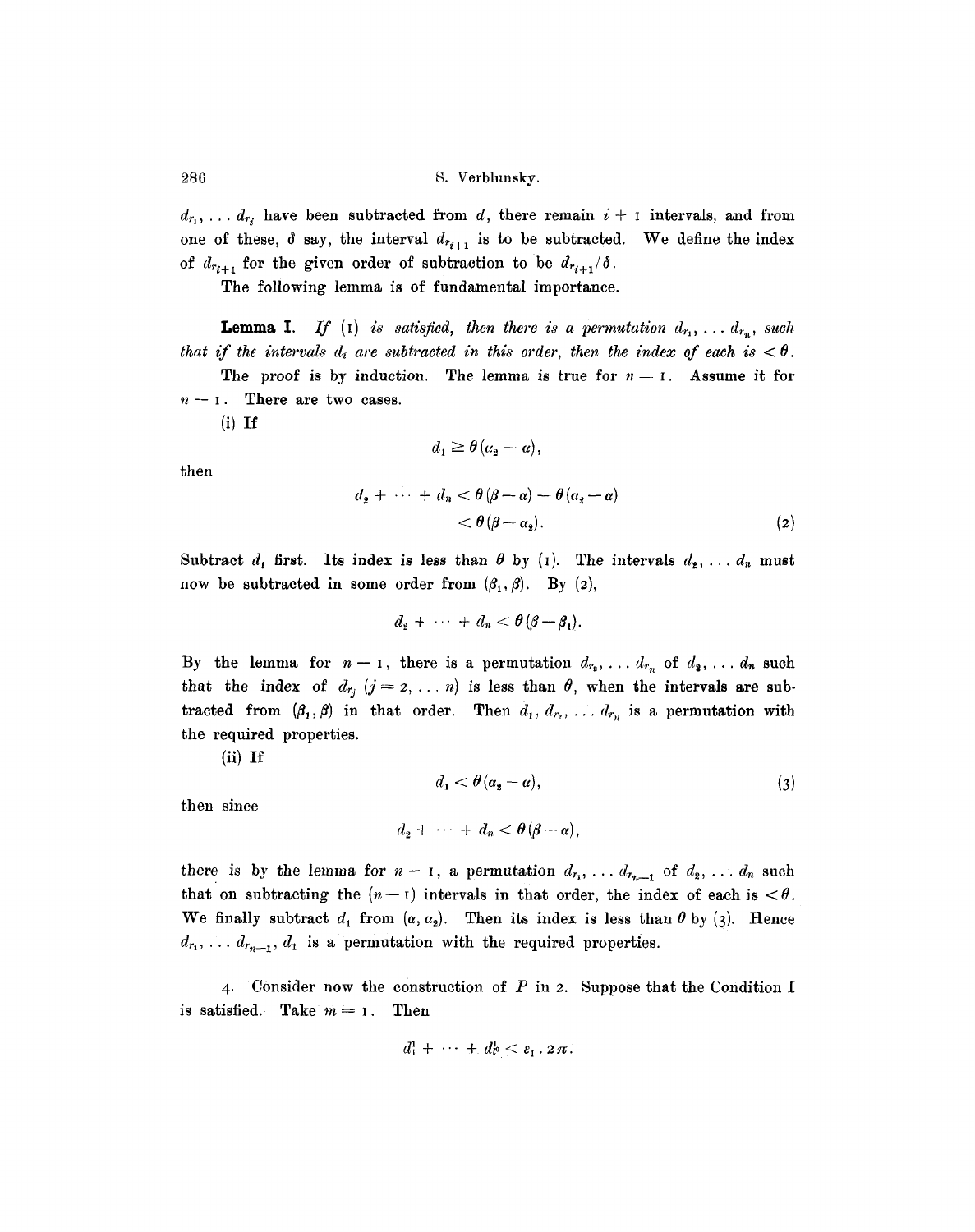By lemma I, these intervals  $d_i^i$  can be subtracted in a certain order so that the index of each is  $\leq \varepsilon_1$ . Let us denote the intervals in the new order by

$$
d_1, d_2, \ldots d_{l^{\alpha}}.\tag{4}
$$

Write

$$
\eta_n=\varepsilon_1.\qquad \qquad (n=1,\ldots,l^0)\qquad \quad (5)
$$

Then if the  $d_i$  for  $I \leq i \leq l^0$  are subtracted in the order (4), the index of each is  $\langle \eta_i \rangle$ 

We now consider Condition I for  $m = 2$ . The set complementary to (4) consists of the intervals  $\varrho_1^1, \ldots, \varrho_{k_1}^1$ . From  $\varrho_1^1$  we subtract the  $l_1^1$  open intervals  $d_{11}^2$ , ...  $d_{1}^2$ , The Condition I gives

$$
d_{11}^2 + \cdots + d_{1}^2 l_1^1 < \varepsilon_2 \varrho_1^1.
$$

By lemma I, these intervals can be subtracted in a certain order, so that the index of each is  $\lt \varepsilon_2$ . Let us denote the intervals in the new order by

$$
d_{l^0+1}, d_{l^0+2}, \ldots d_{l^0+l_1^1}. \hspace{1.5cm} (6)
$$

Write

$$
\eta_n=\varepsilon_2 \qquad (n=l^0+1,\ldots l^0+l_1^1). \qquad (7)
$$

From  $\varrho_2^1$  we subtract the  $l_2^1$  open intervals  $d_{21}^2$ , ...,  $d_{2l_2}^2$ . The Condition I gives

 $d_{21}^2 + \cdots + d_{2l_2}^2 < \varepsilon_2 \varrho_2^1$ .

By lemma i, these intervals can be subtracted in a certain order so that the index of each is  $\lt \epsilon_2$ . Denote the intervals in the new order by

$$
d_{l^0+1_1^1+1},\ldots,d_{l^0+l_1^1+l_2^1}.\tag{8}
$$

Write

$$
\eta_n = \varepsilon_2 \qquad (n = l^0 + l_1^1 + 1, \ldots l^0 + l_1^1 + l_2^1).
$$

We repeat this process till we have considered  $q_k^i$ . Then we have defined the sequences

$$
d_i, \eta_i \qquad (i = 1, \ldots l^0 + l_1^1 + \cdots + l_{k_1}^1). \quad (9)
$$

It is clear how the process is continued. We have  $\lim \eta_i = o$ . We have thus proved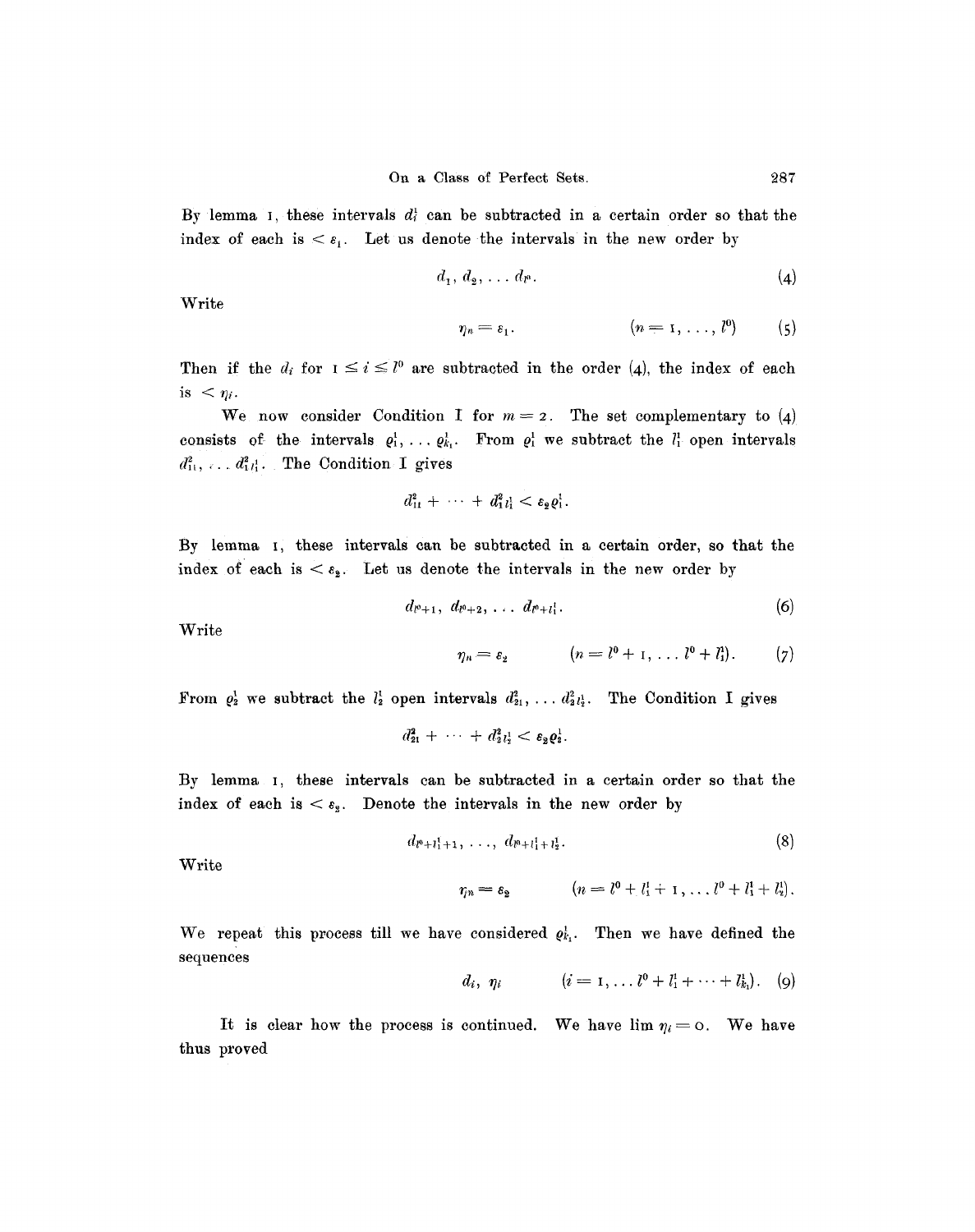Lemma 2. *If P be a perfect set constructed as in 2 and which satisfies Condition I, then the contiguous intervals of P can be written as*  $d_1, d_2, \ldots, d_n, \ldots$  *so that if they are subtracted from*  $(o, 2\pi)$  *in this order, then*  $\lim_{n \to \infty} \ln d_n = o$ .

In order to prove that a perfect set  $P$  which satisfies the Condition I, is an M-set, it is sufficient to prove

**Theorem I.** Let P be a perfect set in  $(0, 2\pi)$ , obtained by subtracting the *contiguous intervals*  $d_1, d_2, \ldots$  *in this order.* If  $\lim_{n \to \infty} \ln d_n = 0$ , *then* P *is an* M-set.

5. Before we can prove Theorem I, we must consider another method of constructing P. From the interval  $(0, 2\pi)$ , subtract the closed interval  $\delta_0$ . There remain two closed intervals, which we denote from left to right by  $\rho_1$ ,  $\rho_2$ . From  $\varrho_1$  we subtract the open interval  $\delta_1$  and from  $\varrho_2$  we subtract the open interval  $\delta_2$ . There remain four closed intervals which we denote from left to right by  $\varrho_{11}, \varrho_{12}, \varrho_{21}, \varrho_{22}$ . From  $\varrho_{11}$  we subtract the open interval  $\delta_{11}$ , from  $\varrho_{12}$  we subtract  $\delta_{12}$ , from  $\varrho_{21}$  we subtract  $\delta_{21}$  and from  $\varrho_{22}$  we subtract  $\delta_{22}$ . There remain eight closed intervals  $\rho_{ijk}$   $(i, j, k = 1, 2)$ . It is clear how the process is continued. The intervals  $\delta$  with the same number of suffixes are subtracted in lexicographical order; and the intervals with  $\nu + i$  suffixes after the intervals with  $\nu$  suffixes:

$$
\delta_0, \delta_1, \delta_2, \delta_{11}, \delta_{12}, \delta_{21}, \delta_{22}, \delta_{121}, \delta_{112}, \delta_{121}, \delta_{122}, \ldots
$$
 (10)

The set complementary to the sum of the intervals  $\delta$  is a perfect set P. We wish to prove,

Lemma 3. Let P be a perfect set formed by subtracting its contiguous intervals  $d_1, d_2, \ldots$  in this order, such that  $\lim_{n \to \infty} \text{Ind } d_n = 0$ . Then there is a way of *writing the intervals*  $d_i$  *in the form (10), such that if the intervals*  $\delta$  *are subtracted in the order* (IO), *then* Ind  $\delta_{p_1p_2...p_n}$   $(p_i = 1, 2)$  *tends to zero as*  $n \to \infty$ .

We write

$$
\delta_0 = d_1. \tag{11}
$$

Let the members of

$$
d_1, d_2, d_3, \ldots \tag{12}
$$

which are contained in  $\rho_1$  be written as

$$
d_{\lambda_1}, d_{\lambda_2}, \ldots \hspace{1cm} (13)
$$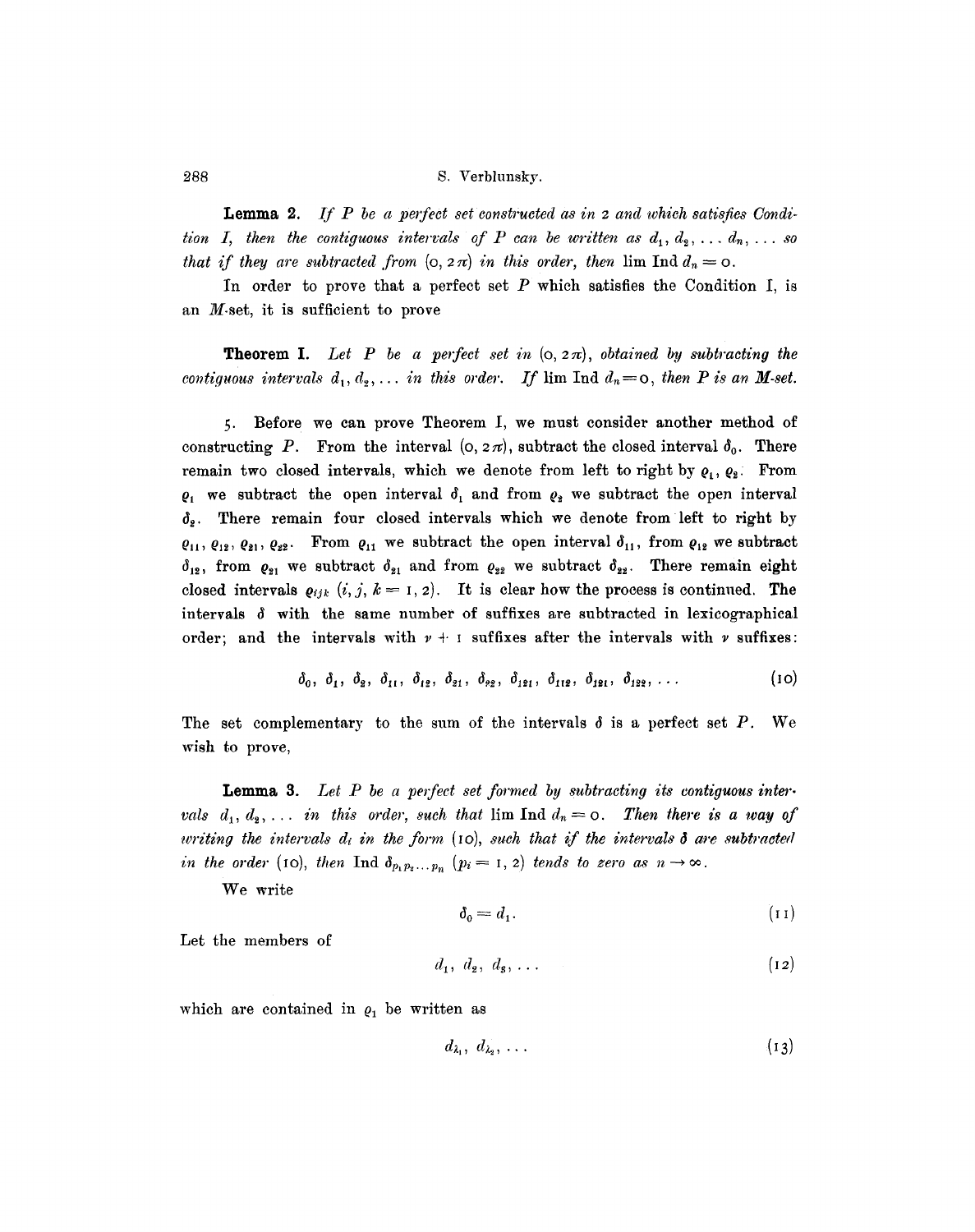where the suffixes form an increasing sequence. Let the members of  $(12)$  which are contained in  $\varrho_2$  be written as

$$
d_{\mu_1}, d_{\mu_2}, \ldots \hspace{1cm} (14)
$$

where the suffixes form an increasing sequence. Then  $d_{\lambda}$  is the first  $d_{\ell}$  which is subtracted from  $q_1$  in the order (12), and  $d_{\mu_1}$  is the first  $d_i$  which is subtracted from  $\varrho_2$  in the order (12). Write

$$
\delta_1=d_{\lambda_1}, \quad \delta_2=d_{\mu_1}.
$$

Then as far as the first three terms of (10) are concerned, Ind  $\delta_0$ , Ind  $\delta_1$ , Ind  $\delta_2$ for (10) are equal respectively to Ind  $d_1$ , Ind  $d_{\lambda_1}$ , Ind  $d_{\mu_1}$  for (12).

We now consider the four intervals  $\varrho_{11}, \varrho_{12}, \varrho_{21}, \varrho_{22}$ . Let the members of (12) which occur in them be written respectively

$$
d_{x_1}, \quad d_{x_2}, \quad \ldots \tag{15}
$$

$$
d_{y_1}, \quad d_{y_2}, \quad \ldots \tag{16}
$$

$$
d_{z_1}, \quad d_{z_2}, \quad \ldots \tag{17}
$$

$$
d_{w_1}, \quad d_{w_2}, \ldots \tag{18}
$$

where the suffixes in each sequence are in ascending order. Then  $d_{x_1}$  is the first  $d_i$  which is subtracted from  $\varrho_{11}$  in the order  $(12); \ldots, d_{w_i}$  is the first  $d_i$ which is subtracted from  $\varrho_{22}$  in the order (12). Write

$$
\delta_{11} = d_{x_1}, \ \delta_{12} = d_{y_1}, \ \delta_{21} = d_{z_1}, \ \delta_{22} = d_{w_1}
$$

Then Ind  $\delta_{11}$ , ... Ind  $\delta_{22}$  for (10) are equal respectively to Ind  $d_{x_1}$ , ... Ind  $d_{w_1}$ for  $(12)$ .

It is clear how this process is continued. Further, this process exhausts the  $d_i$ . Now given  $\varepsilon>0$ , we have

$$
\text{Ind } d_i < \varepsilon, \quad i \geq n(\varepsilon)
$$

the index referring to the order (12). Let  $d_1, \ldots, d_{n(\epsilon)}$  occur respectively in the  $r_1^{\text{th}},\ldots r_{n(\epsilon)}^{\text{th}}$  place in (10). Then in (10), any  $\delta$  which occurs after the N<sup>th</sup> place, where  $N = Max (r_1, \ldots r_{n(\epsilon)})$  is a d whose suffix exceeds  $n(\epsilon)$ . But by construction, the index of this  $\delta$  in the order (10) equals the index of the identical d 37-34686. *Acta mathematica*. 65. Imprimé le 7 mars 1935.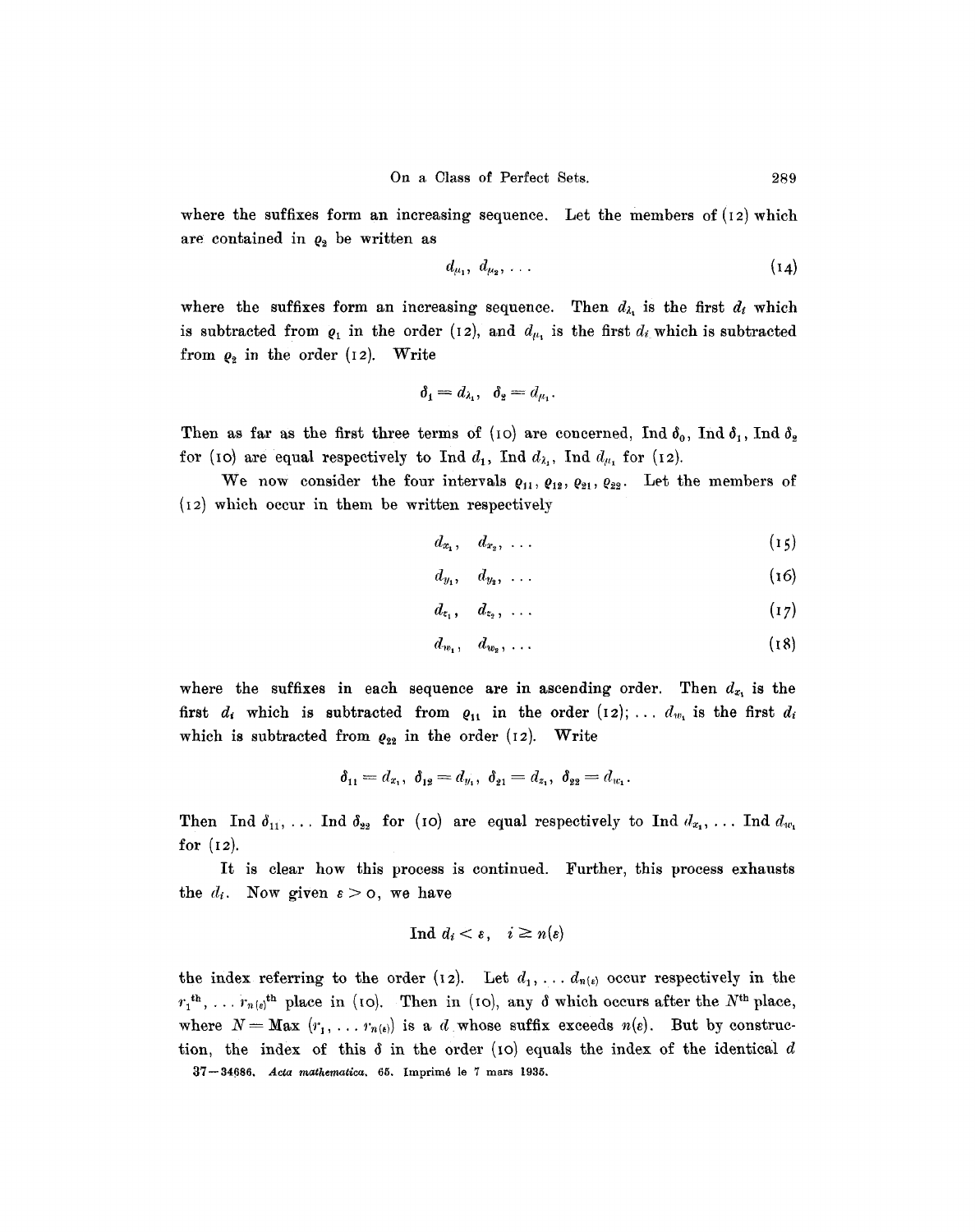~90 S. Verblunsky.

in the order (12). Hence  $\delta_{p_1...p_n} < \varepsilon$  provided that  $\delta_{p_2...p_n}$  occurs in (10) after the  $N<sup>th</sup>$  place; i.e. provided that n is sufficiently large. This proves the lemma.

We can now enunciate Theorem I in the form mentioned in 2, with all the numbers  $l$  equal to I. For by lemma 3, we can enumerate the intervals  $d_1, d_2, \ldots$  as in (10), and if  $\varepsilon_m$  denote the greatest of the indices of the  $2^{m-1}$ intervals  $\delta$  with  $m-1$  suffixes, then  $\varepsilon_m \to \infty$ . We have then to prove

**Theorem II.** *From*  $\rho_i^0 = (0, 2\pi)$  *subtract the open interval d*<sup>1</sup>. *There remain 2 closed intervals*  $\mathbf{e}_1^1, \mathbf{e}_2^1$ . From each closed interval  $\mathbf{e}_i^1$  ( $i = 1, 2$ ) subtract the open *interval d*<sup>2</sup>*. There remain*  $2^2$  *closed intervals*  $\mathbf{e}_1^2, \ldots, \mathbf{e}_4^2$ *. Generally, let*  $\mathbf{e}_1^{m-1}, \ldots$  $e_{nm-1}^{m-1}$  denote the closed intervals which remain at the  $(m-1)$ <sup>th</sup> *stage.* From each  $\varrho_i^{m-1}$  subtract the open interval  $d_i^m$ . There remain  $2^m$  closed intervals  $\varrho_1^m$ , ...  $\varrho_{2^m}^m$ .

 $2^{m-1}$ Let  $D_m = \sum d_i^m$ . Then  $\sum D_m$  is complementary to a perfect set P. If *i*=1 1

*there is a sequence*  $\varepsilon_m$  of positive numbers such that

$$
\lim \varepsilon_m = 0, \ d_i^{m}/\varrho_i^{m-1} \leq \varepsilon_m, \ (i = 1, \ldots 2^{m-1}, m = 1, 2, \ldots)
$$

 $then P is an M-set.$ 

6. We define a sequence  $F_m(x)$  of continuous periodic functions by induction. Let

(i) 
$$
F_1(\text{O}) = F_1(2\pi) = \text{O}
$$
; (ii)  $F_1(x) = \text{I}$  in  $d_1^1$ ; (iii)  $F_1(x)$  is linear in  $\rho_1^1$ ,  $\rho_2^1$ .

Suppose that  $F_1(x), \ldots, F_m(x)$  have been defined, so that  $F_m(x)$  is constant in each interval of  $S_m = \sum D_i$ , and is linear in each interval of  $R_m$ , the comple- $\left( -1 \right)$ ment of  $S_m$ .

We define

$$
F_{m+1}(x) = F_m(x)
$$
 on  $S_m$ .

Let  $\varrho_i^m$  be an interval of  $R_m$ . From it, the interval  $d_i^{m+1}$  is subtracted, leaving the intervals  $q_{2i-1}^{m+1}$ ,  $q_{2i}^{m+1}$ . We denote by  $q_i^{m+1}$  the larger of these intervals if they are unequal, and the first (the left hand one), if they are equal. We denote by  $r^{m+1}$  the other of these intervals.

We complete the definition of  $F_{m+1}(x)$  uniquely, by the condition of continuity, and by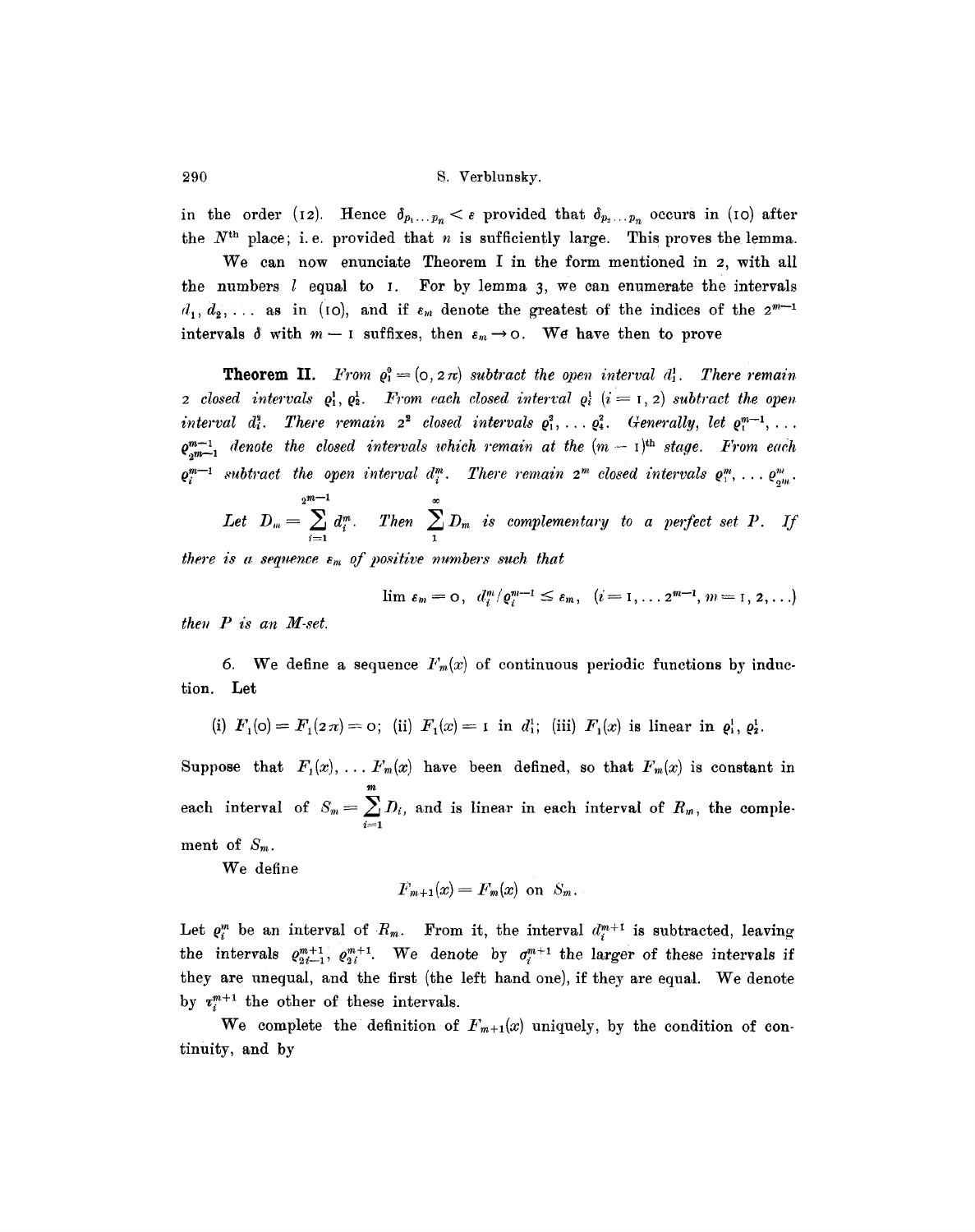On a Class of Perfect Sets. 29l

$$
F_{m+1}(x) = F_m(x)
$$
 in  $\sigma_i^{m+1}$ ,  
= const. in  $d_i^{m+1}$ ,  
= a linear function in  $\tau_i^{m+1}$ .

Let  $A_i^m$  denote the variation of  $F_m(x)$  on  $e_i^m$ , and let  $A_{\tau_i}^{m+1}$  denote the variation of  $F_{m+1}(x)$  on  $\tau_i^{m+1}$ . Then

$$
\left|\frac{\mathcal{A}_{\tau_i}^{m+1}}{\mathcal{A}_i^m}\right| = \frac{\tau_i^{m+1} + d_i^{m+1}}{\tau_i^{m+1} + d_i^{m+1} + \sigma_i^{m+1}}
$$

$$
\leq \frac{\frac{1}{2}(\tau + \sigma) + d}{\tau + \sigma}.
$$

**But** 

$$
d_i^{m+1} \leq \varepsilon_{m+1}(\mathbf{r} + d + \mathbf{0}),
$$

so that

$$
d\leq \frac{\varepsilon_{m+1}(i+\sigma)}{1-\varepsilon_{m+1}}.
$$

Hence

$$
\left|\frac{\mathcal{A}_{\epsilon_i}^{m+1}}{\mathcal{A}_i^m}\right| \leq \frac{1}{2} + \frac{\epsilon_{m+1}}{1 - \epsilon_{m+1}}
$$
\n
$$
\leq \frac{3}{4} \tag{19}
$$

for  $\epsilon_{m+1} < \frac{1}{a}$ , i.e. for  $m \geq M$ .

For an assigned m, any point x belongs either to  $S_m$  or to  $R_m$ . If  $x < S_m$ , then

$$
F_{\mu+1}(x) - F_{\mu}(x) = 0
$$
 ( $\mu = m, m + 1, ...$ ).

If  $x < R_m$ , then  $x < \varrho_i^m$ , where  $i = i(x)$ . If  $x < \varrho_i^{m+1}$ , then

$$
F_{m+1}(x) - F_m(x) = \mathsf{o}.
$$

If  $x < i^{m+1}$ , or  $x < d^{m+1}$ , then

$$
|F_{m+1}(x) - F_m(x)| \leq \frac{d_i^{m+1}}{q_i^m} |J_i^m|
$$
  

$$
\leq \varepsilon_{m+1} |J_i^m|.
$$
 (20)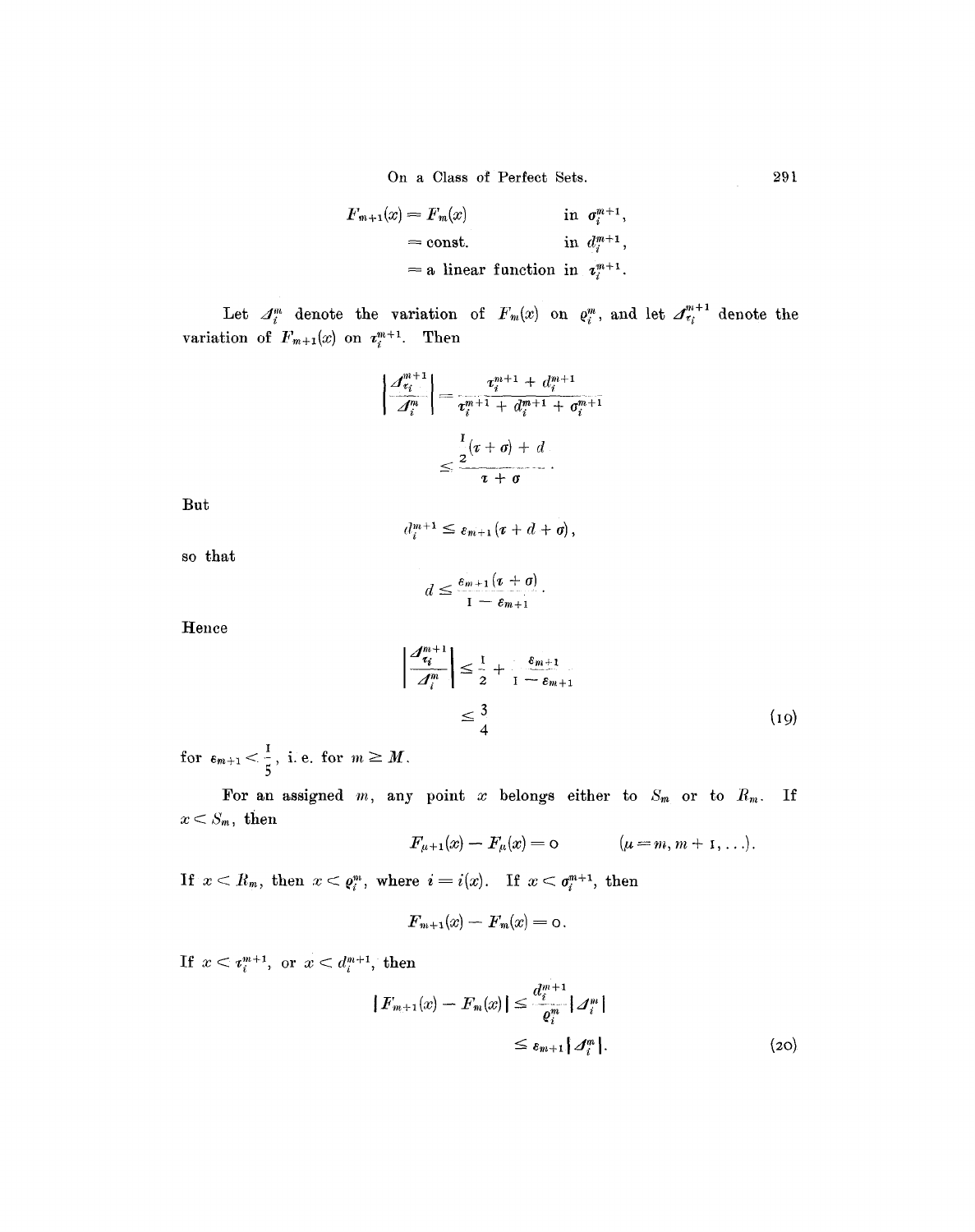Every point  $x \leq P$  belongs to an infinite sequence  $\varrho_1^0 > \varrho_{i_1}^1 > \varrho_{i_2}^2 > \ldots$  $> \varrho_{i_m}^m > \ldots$ , where  $i_1, i_2, \ldots$  is determined by x. Every point  $x < CP$  belongs  $J^{tt+1}$ to a finite sequence  $\varrho_1^{\circ} > \cdots > \varrho_{i_{\mu}}^{\circ} > d_{i_{\mu}}^{\circ}$ .

If  $x < \varrho_{m+1}^{m+1}$ , then, either  $\varrho_{m+1}^{m+1} = \varrho_{m}^{m+1}$ , in which case  $F_{m+1}(x) = F_m(x)$ , or else  $\varrho_{m+1}^{m+1} = \tau_{m}^{m+1}$ , in which case we can apply (20).

Consider the remainder

$$
r_m(x) = \sum_{q=m}^{\infty} [F_{q+1}(x) - F_q(x)] \qquad (m \ge M) \qquad (21)
$$

of the series

$$
F_1(x) + [F_2(x) - F_1(x)] + \cdots \qquad (22)
$$

Then

$$
|r_m(x)| \leq \sum_{q=m}^{\infty} |F_{q+1}(x) - F_q(x)| = \sum_{q=m}^{\infty} |F_{q+1}(x) - F_q(x)|,
$$
 (23)

where if  $x < P$ , the accent denotes that the sum is taken for such q for which  $q_{i_{q+1}}^{q+1} \neq q_{i_q}^{q+1}$ ; while for  $x < CP$ , the accented sum denotes o if  $m > \mu$ , and the non-zero terms of

$$
\sum_{q=m}^{\mu} |F_{q+1}(x)-F_q(x)|
$$

if  $m \leq \mu$ . Here  $\mu$  has the meaning given above; i.e.  $x < d_{i_n}^{\mu+1}$ . To evaluate  $|F_{\mu+1}(x)-F_{\mu}(x)|$ , we can apply (20).

Let

$$
\eta_n=\text{Max}(\varepsilon_{n+1},\,\varepsilon_{n+2},\,\ldots).
$$

Then  $\lim_{n \to \infty} \eta_n = 0$ . By (23) and (20), we have

$$
|r_m(x)| \leq \eta_m \sum_{q=m}^{\infty} |A'_{i_q}|.
$$
 (24)

If for a particular value of q,  $|\mathcal{A}_q^q|$  is a term and is not the last term in (24), then the next term  $|{\mathcal A}_{i_{\alpha+s}}^{q+s}|, s\geq 1$ , arises from an interval  $\varrho_{i_{\alpha+s}}^{q+s}$ . Now the occurrence of  $| \mathcal{A}_{i_q}^q |$  in the accented sum means that  $F_{q+1}(x) \neq F_q(x)$ . Also, the fact that  $|\mathcal{A}_{i_q}^q|$  is not the last term means that x is not contained in  $d_{i_q}^{q+1}$ . Hence  $x < \varrho_{i_{q+1}}^{q+1}$  and  $\varrho_{i_{q+1}}^{q+1} = \tau_{i_q}^{q+1}$ .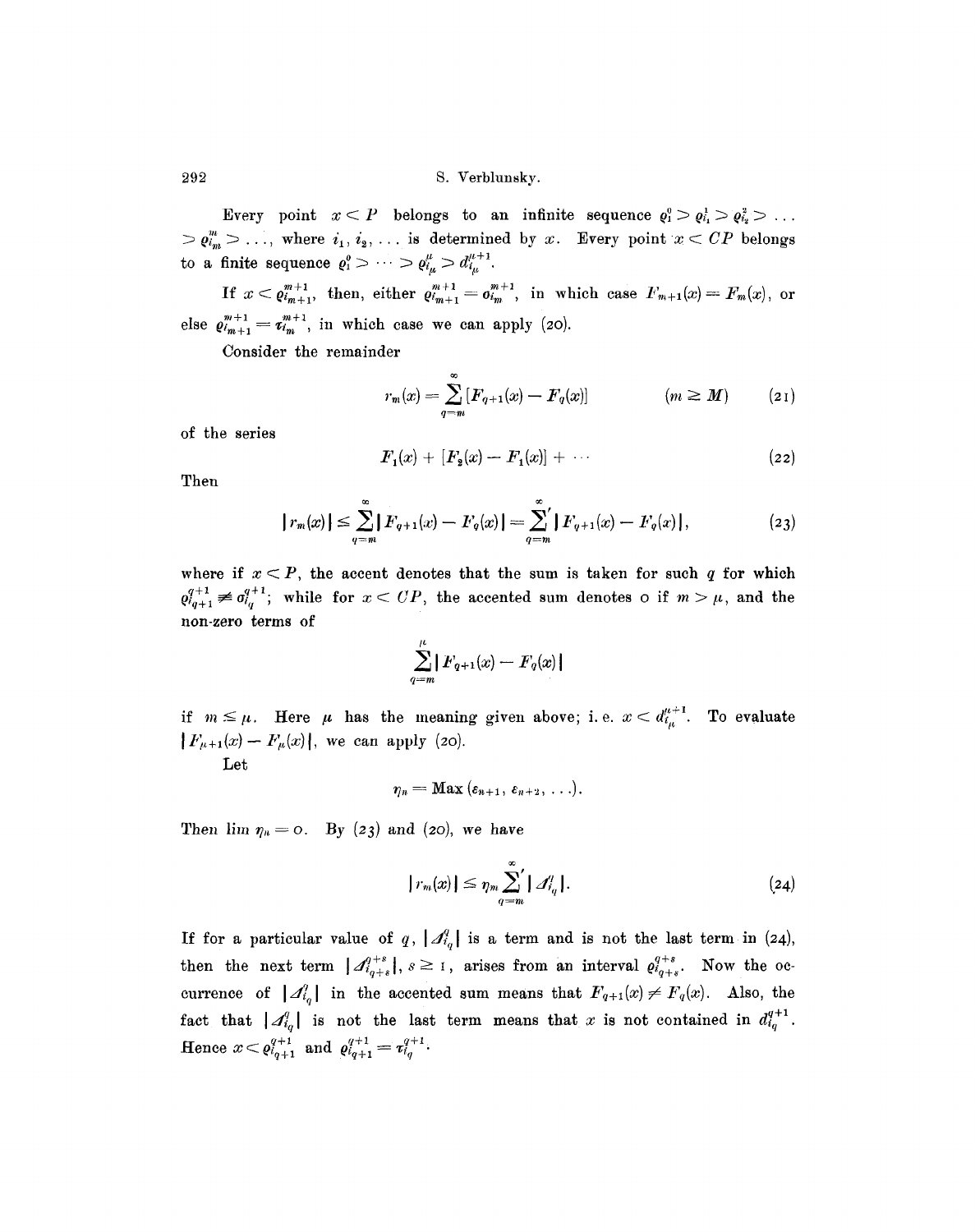Also, since  $\varrho_{i_{q+1}}^{q+1} > \varrho_{i_{q+s}}^{q+s}$ , we have

 $|A_{i_{q+1}}^{q+s}| \leq |A_{i_{q+1}}^{q+1}|.$  $By (19),$  $|A_{i_q}^{q+1}| \leq \frac{3}{4} |A_{i_q}^q|,$ 

so that

$$
\left|\mathcal{A}_{q+s}^{q+s}\right|\leq\frac{3}{4}\left|\mathcal{A}_{q}^{q}\right|.
$$

Hence for all x and  $m \geq M$ ,

$$
|r_m(x)| \leq \eta_m \left| \Delta_{i_m}^m \right| \sum_{q=0}^{\infty} \left( \frac{3}{4} \right)^q
$$
  

$$
\leq 3 \eta_m \left| \Delta_{i_m}^m \right|.
$$

Hence the series (22) is uniformly convergent;  $F(x)$  is continuous, and is constant in each interval of CP, and

$$
|F(x) - F_m(x)| \leq 3\eta_m \left| \mathcal{A}_i^m \right|.
$$
  $(x < \varrho_i^m)$  (25)

7. Let  $\lambda$  be a number which satisfies  $1 < \lambda < 2$ . Choose M so large that

$$
\frac{2\pi}{\lambda^M}<\varrho_1^1,\varrho_2^1.
$$

Let  $x \leq P$ . Then x is the limit of the sequence  $\varrho_1^0 > \varrho_{i_1}^1 > \varrho_{i_2}^2 > \cdots$  Consider the sequence

$$
\sigma_1^1, \sigma_{i_1}^2, \sigma_{i_2}^3, \ldots \hspace{1.5cm} (26)
$$

The numbers  $\sigma$  have the meaning previously assigned, so that  $\sigma_{i_r}^{r+1} = \text{Max} ( \varrho_{2i_r-1}^{r+1}, \varrho_{2i_r}^{r+1}).$ The numbers (26) form a diminishing sequence which tends to zero.<sup>1</sup> Hence given  $m \geq M$ , there is a unique  $k = k(x, m)$  such that

$$
\sigma_{i_{k-1}}^k \ge \frac{2\pi}{\lambda^m}, \ \sigma_{i_k}^{k+1} < \frac{2\pi}{\lambda^m}.
$$
\n
$$
k(x, m) \le k(x, m+1).
$$
\n
$$
(27)
$$

We have  $x < \varrho_{i_k}^k$ , where  $k = k(x, m)$ . By the Heine-Borel theorem, P is contained

Clearly,

<sup>&</sup>lt;sup>1</sup> Supposing, as we may, that  $P$  is non-dense.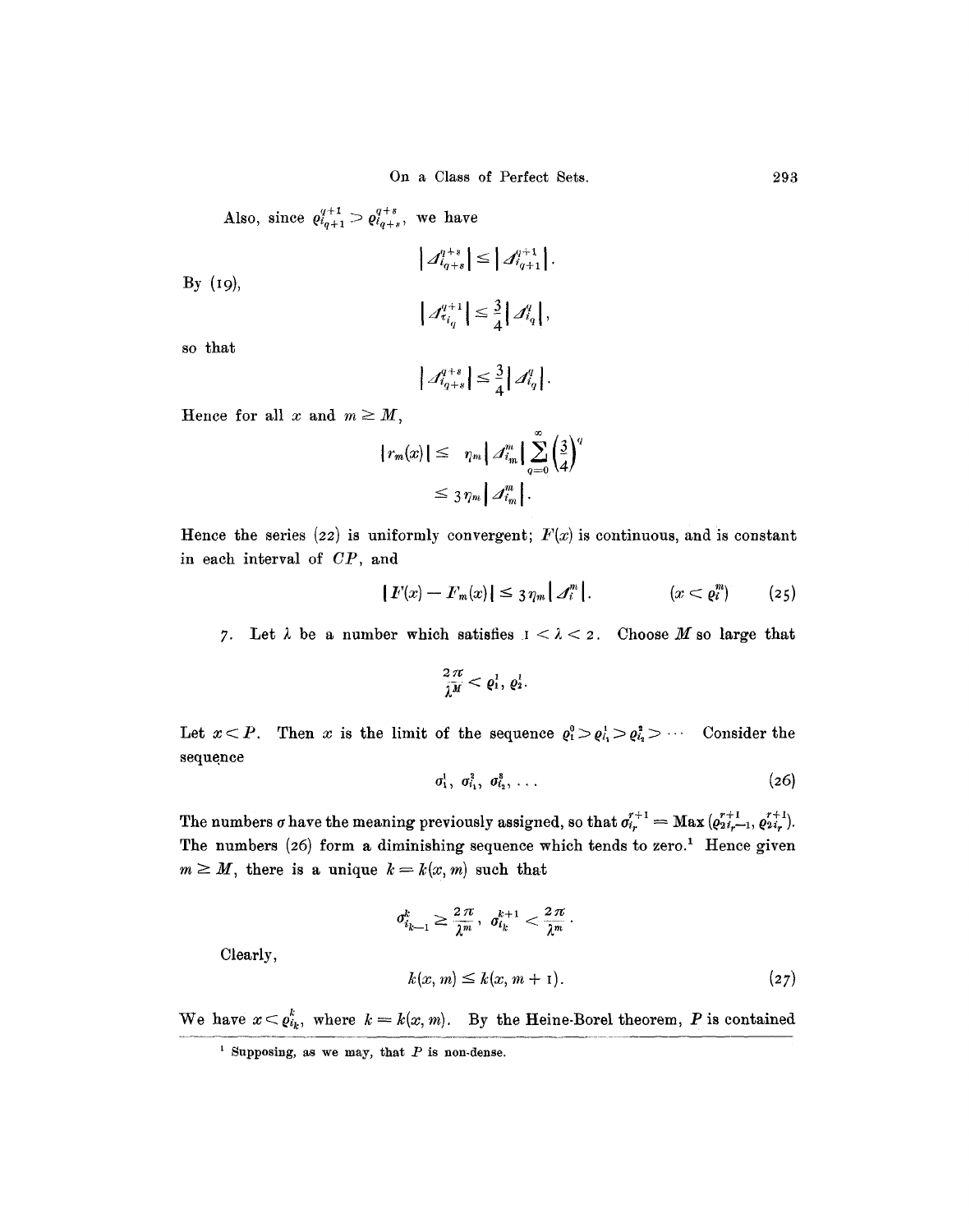in the sum of a finite number of such intervals  $\varrho_{i_k}^k$ . On the other hand, the number  $k = k(x, m)$  is the same for every x of  $P\mathfrak{e}_{i_k}^k$ . The intervals  $\mathfrak{e}_{i_k}^k$ ,  $k = k(x, m)$ , are therefore non-overlapping, and there is a finite number of them. These intervals contain P and constitute a set which we denote by  $R'_m$ . The intervals of  $R'_{m}$  are separated by contiguous intervals of  $P$ .

Let  $\mu_m$  denote the least k for which an interval of the form  $\varrho_i^k$  belongs to  $R'_m$ . Then  $k(x, m) \geq \mu_m$  for all  $x \subset P$ .  $By (27),$ 

$$
\mu_m \leq \mu_{m+1}.\tag{28}
$$

If  $\varrho_i^{\mu_m} \subset R'_m$ , then  $\varrho_{2i-1}^{\mu_m+1}$ ,  $\varrho_{2i}^{\mu_m+1} < \frac{2\pi}{\lambda^m}$ . Given a natural number N, every  $\varrho_i^k$ , for  $k \leq N$ , is greater than  $\frac{2\pi}{\lambda^m}$ , for all sufficiently large m. Hence  $\mu_{m+1} > N$ for  $m \geq m(N)$ ; i.e.

$$
\lim_{m\to\infty}\mu_m=\infty.\tag{29}
$$

By (28) and (29) every positive integer *n* determines uniquely an  $m = m(n)$ such that

$$
\frac{\lambda^{m-1}}{\sqrt{\eta_{\mu_{m-1}}}} \le n < \frac{\lambda^m}{\sqrt{\eta_{\mu_m}}} \tag{30}
$$

We define a sequence  $\{\varphi_m(x)\}\;$  by

(i) 
$$
\varphi_m(x) = F(x)
$$
 for  $x < CR'_m$ ; (ii) if  $x < \varrho_i^k < R'_m$ , then  $\varphi_m(x) = F_k(x)$ .

We define a sequence  $\{f_m(x)\}\;$  by

(i) 
$$
f_m(x) = F(x)
$$
 for  $x < CR'_m$ ; (ii) if  $x < \varrho_i^k < R'_m$ , then  $f_m(x) = F_{k+1}(x)$ .

Then each of  $\varphi_m(x)$ ,  $f_m(x)$  is continuous in (o,  $2\pi$ ), increases from o at  $x = 0$ to I at the left end of  $d_1^1$ , and diminishes from I at the right end of  $d_1^1$  to o at  $x=z\pi$ .

8. To prove that  $P$  is an  $M$ -set, it is sufficient to show that

 $\overline{ }$ 

$$
\lim_{n\to\infty} n \int\limits_{0}^{2\pi} F(\alpha) \cos n(\alpha - x) d\alpha = 0
$$

for all  $x$ .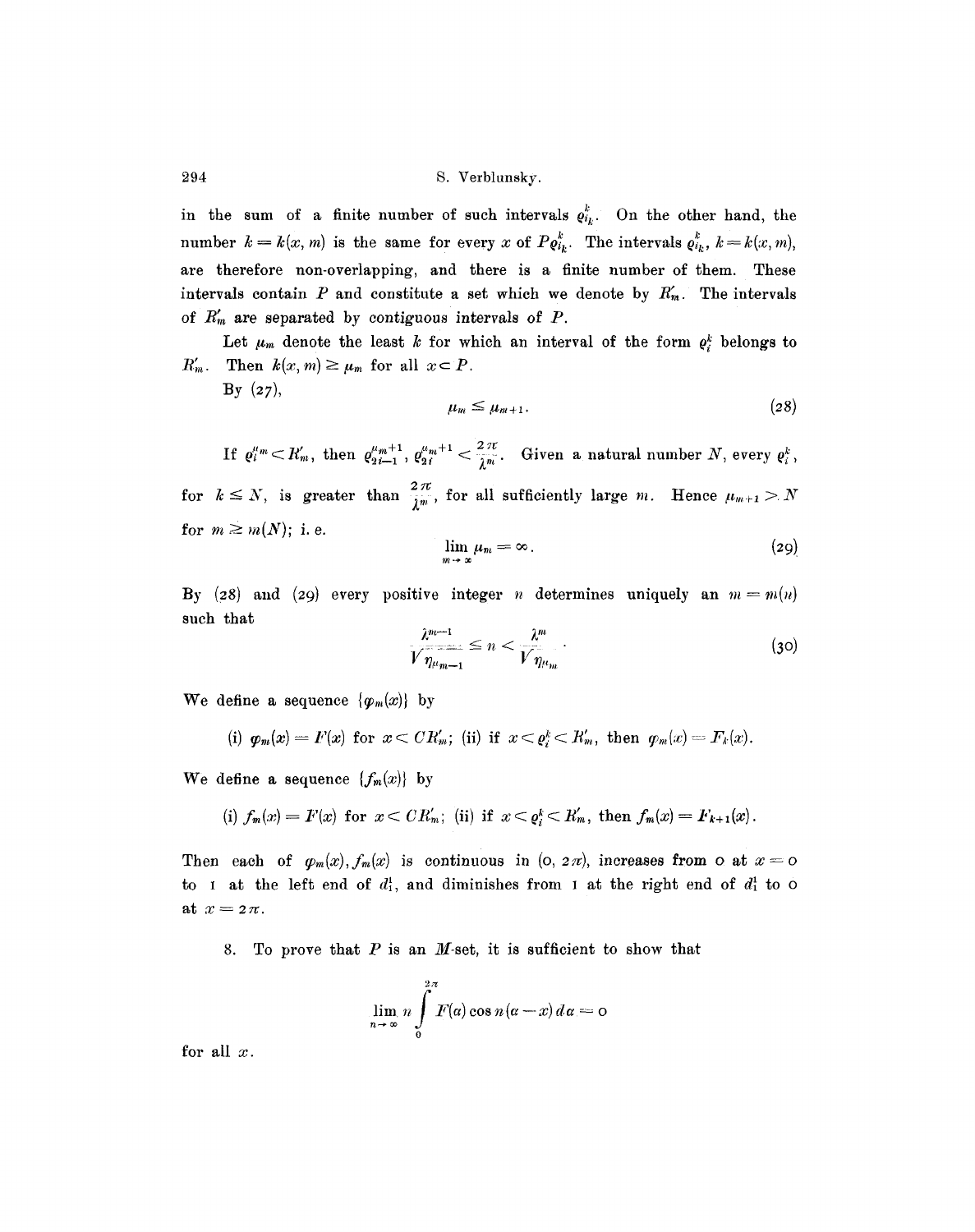**We have** 

$$
I = I(n) = n \int_{0}^{2\pi} F(\alpha) \cos n(\alpha - x) d\alpha
$$
  
=  $n \int_{0}^{2\pi} (F - f_m) \cos n(\alpha - x) d\alpha + n \int_{0}^{2\pi} f_m \cos n(\alpha - x) d\alpha$   
=  $I_1 + I_2$ ,

where  $m = m(n)$  is defined above.

Since  $f_m = \text{Fin } CR'_m$ ,

$$
|I_1| \leq n \int_{0}^{2\pi} |F - f_m| \, d\alpha
$$
  

$$
\leq n \int_{K'_m} |F - f_m| \, d\alpha.
$$

Now  $R'_m$  consists of a number of separated intervals  $\varrho_i^k$  with  $k \geq \mu_m$ . On an **interval**  $\varrho_i^k$ ,  $f_m = F_{k+1}$ . **Hence** 

$$
|F-f_m|=|F-F_{k+1}|.
$$

**Now**  $e_i^k = e_{2i-1}^{k+1} + d_i^{k+1} + e_{2i}^{k+1}$ , and  $F = F_{k+1}$  on  $d_i^{k+1}$ . Thus

$$
\int_{\rho_i^k} |F - f_m| = \int_{\rho_{2i-1}^{k+1}} + \int_{\rho_{2i}^{k+1}} |F - F_{k+1}|
$$
\n
$$
\leq 3 \eta_{\mu_m} [\left| \mathcal{A}_{2i-1}^{k+1} \right| \varrho_{2i-1}^{k+1} + \left| \mathcal{A}_{2i}^{k+1} \right| \varrho_{2i}^{k+1}]
$$

by (25). Since  $\rho_i^k \subset R_m^r$ , we have

$$
\varrho_{2i-1}^{k+1},\ \varrho_{2i}^{k+1} < \frac{2\,\pi}{\lambda^m}.
$$

**Further,** 

$$
|A_{2i-1}^{k+1}| + |A_{2i}^{k+1}| = \text{absolute variation of } F_{k+1}(x) \text{ on } \varrho_i^k
$$
  
= absolute variation of  $f_m$  on  $\varrho_i^k$ .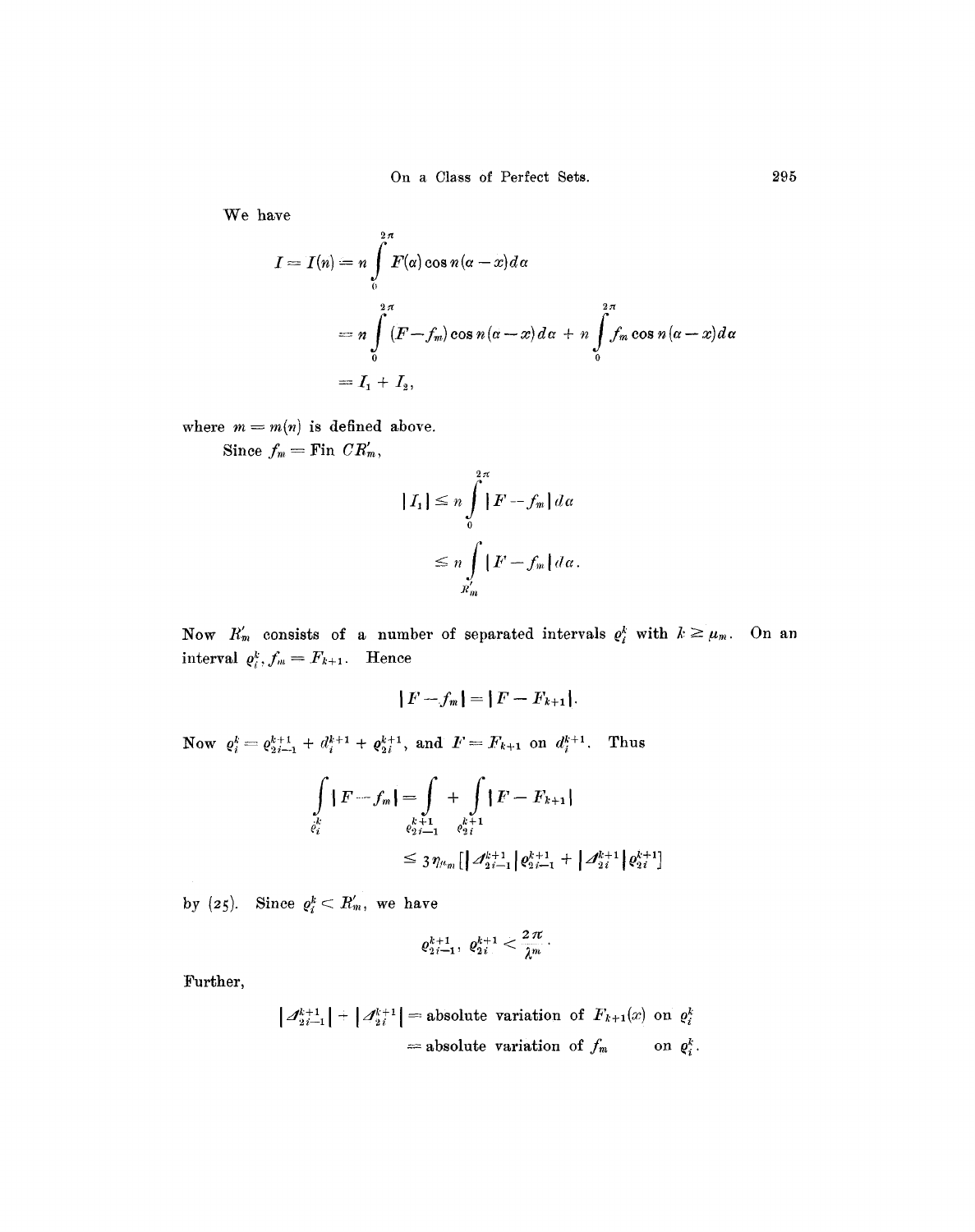296 S. Verbhmsky.

Hence

$$
|I_1| \le n \cdot 3 \eta_{\mu_m} \cdot \frac{2 \pi}{\lambda^m} \cdot [\text{total variation of } f_m \text{ in } (0, 2\pi)]
$$
  

$$
\le \frac{\lambda^m}{\sqrt{\eta_{\mu_m}}} \cdot \frac{6 \pi \eta_{\mu_m}}{\lambda^m} \cdot 2
$$

by (3o),

$$
\leq 12\pi \sqrt[n]{\eta_{\mu_m}}.\tag{31}
$$

Next

$$
I_2 = n \int_0^{2\pi} f_m \cos n(\alpha - x) d\alpha = - \int_0^{2\pi} f'_m \sin n(\alpha - x) d\alpha
$$
  
= 
$$
- \int_0^{2\pi} (f'_m - \varphi'_m) \sin n(\alpha - x) d\alpha - \int_0^{2\pi} \varphi'_m \sin n(\alpha - x) d\alpha
$$
  
= 
$$
I_3 + I_4.
$$

Since  $f_m = \varphi_m$  on  $CR'_m$ , we have

$$
|I_{s}| \leq \int_{0}^{2\pi} |f'_{m} - \varphi'_{m}|
$$
  

$$
\leq \int_{R_{m}} |f'_{m} - \varphi'_{m}|.
$$

On  $\varrho_i^k \subset R'_m$ , we have  $f'_m = F'_{k+1}$ ,  $\varphi'_m = F'_k$ . But  $F_{k+1}$  is constant on  $d_i^{k+1}$ . Hence

$$
\int_{\rho_i^k} |f'_m - \varphi'_m| = \int_{d_i^{k+1}} |F'_k| + \int_{\rho_{2i-1}^{k+1}} + \int_{\rho_{2i}^{k+1}} |F'_{k+1} - F'_k|.
$$
\n(32)

We have,

$$
\int\limits_{d^{k+1}_i} |F'_k| = \text{absolute variation of } F_k \text{ on } d^{k+1}_i.
$$

Also on that one of the intervals  $\varrho_{2i}^{k+1}$ ,  $\varrho_{2i}^{k+1}$  which is  $\sigma_i^{k+1}$ , we have  $F_{k+1} = F_k$ ; so that the last two integrals in  $(32)$  equal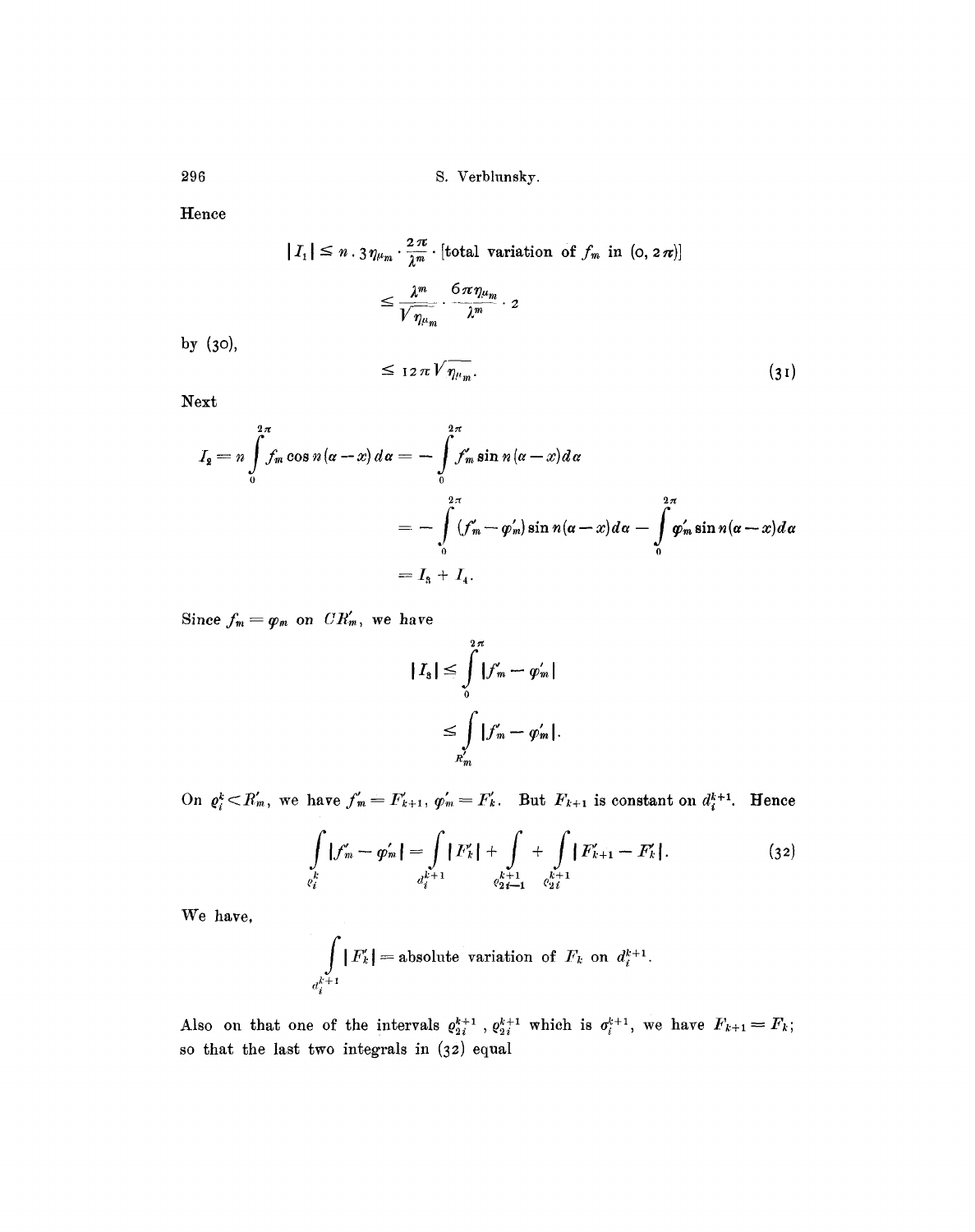On a Class of Perfect Sets. 297

$$
\int\limits_{t_k^{k+1}} |F'_{k+1} - F'_k|.
$$
\n(33)

Now  $F'_{k+1}$ ,  $F'_{k}$  are of the same sign, and

$$
F'_{k+1} = \frac{\text{varn. of } F_k \text{ in } \tau_i^{k+1} + d_i^{k+1}}{\tau_i^{k+1}}.
$$

Hence (33) equals [abs. varn. of  $F_k$  on  $d_i^{k+1}$ . Thus

$$
\iint\limits_{\varrho_i^k} |f'_m - \varphi'_m| = \qquad \text{2. [abs. van. of } F_k \text{ on } d_i^{k+1}]
$$
\n
$$
\leq 2 \eta_{\mu_m} \text{ [abs. van. of } \varphi_m \text{ on } \varrho_i^k].
$$

Hence

$$
|I_{s}| \leq 2 \eta_{\mu_{m}} \cdot [\text{Total varn. of } \varphi_{m} \text{ on } (0, 2\pi)]
$$
  

$$
\leq 4 \eta_{\mu_{m}} \cdot \tag{34}
$$

9. We must now evaluate  $I_4$ , and this is the critical part of the proof. Since  $\varphi_m = F$  in  $CR'_m$ , and  $F$  is constant in each of the intervals of which  $CR'_{m}$  consists, (they are contiguous intervals of  $P$ ), we have

$$
I_4 = -\int\limits_{R'_m} \varphi'_m \sin n (\alpha - x) d\alpha . \qquad (35)
$$

We shall use the abbreviation  $AV(f, d)$  for  $*$ the absolute variation of f on  $d*$ , i.e. if  $\delta = (\alpha, \beta)$ , for  $|f(\beta)-f(\alpha)|$ .

We have

$$
\left| \int\limits_{c_i^k} \varphi'_m \sin n \left( \alpha - x \right) d\alpha \right| \leq \mathrm{AV} \left( \varphi_m, \varrho_i^k \right), \tag{36}
$$

since  $\varphi_m$  is monotone on  $\varrho_i^k$ . Also, if  $\varrho_i^k \subset R'_m$ ,

$$
\left|\int\limits_{\varrho_i^k} \varphi_m' \sin n(\alpha - x) d\alpha\right| = \left|\varphi_m' \int\limits_{\varrho_i^k} \sin n(\alpha - x) d\alpha\right|
$$

38—34686. *Acta mathematica*, 65. Imprimé le 7 mars 1935.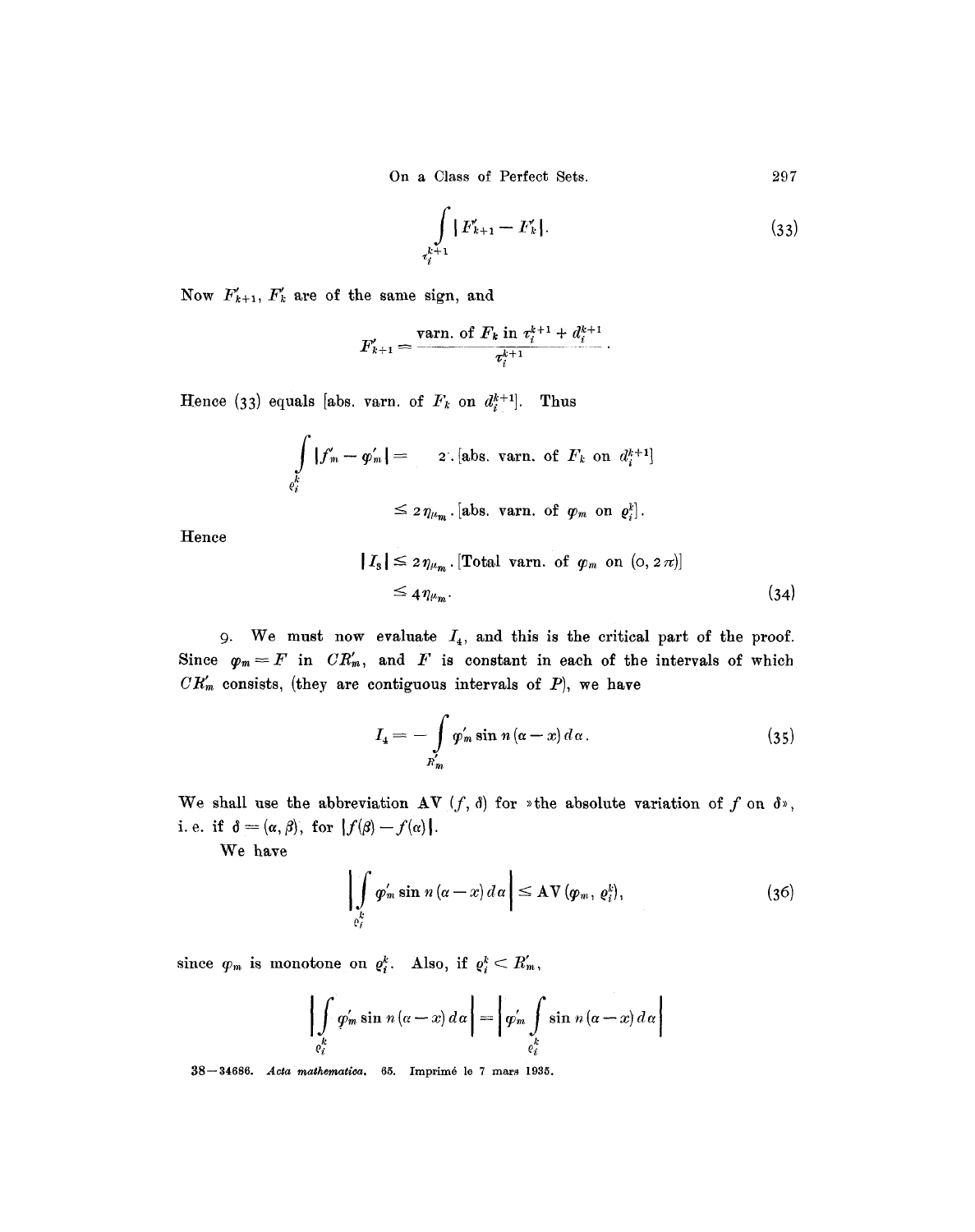since  $\varphi_m = F_k$  in  $\varrho_i^k$  and  $F_k$  is linear in the interval. The last expression does not exceed

$$
| \varphi'_{m} | \cdot \frac{2}{n} \leq | \varphi'_{m} | \cdot 2V \overline{\eta_{\mu_{m-1}}} / \lambda^{m-1}.
$$

But  $\varphi'_{m} = F'_{k}$ , and this equals

[**varn.** of 
$$
F_k
$$
 on  $\varrho_i^k / \varrho_i^k = [\text{varn. of } \varphi_m \text{ on } \varrho_i^k / \varrho_i^k]$ .

Hence

$$
\left|\int\limits_{\rho_i^k} \varphi_m' \sin n \left(\alpha - x\right) d\alpha\right| \leq \frac{2 V \eta_{\mu_m - 1}}{\varrho_i^k \lambda^{m-1}} \cdot \mathrm{AV}\left(\varphi_m, \varrho_i^k\right). \quad (\varrho_i^k < R_m') \quad (37)
$$

We now require the following lemma.

**Lemma 4.** Let  $e_{2i-1}^k$  be an interval of  $R'_m$  which lies to the left of  $d_1^k$ . Let

$$
\varrho_{2j-1}^k < \frac{2\pi}{\lambda^m}(\lambda - 1). \tag{38}
$$

*Then*  $\varrho_{2j}^k$  *can be expressed as the sum of* 

- (i) *an interval*  $e_n^s \n\leq R'_m$  of length  $\geq \frac{2\pi}{\lambda^m}$ ;
- (ii) the sum of pairs of abutting intervals  $e^t_n$ ,  $d^t_w$ , such that

$$
\mathbf{\Sigma}\left\langle \varrho_{r}^{t}+d_{w}^{t}\right\rangle <\left(\lambda-1\right)\varrho_{u}^{s},\qquad \qquad \left\langle \varrho_{r}^{t}
$$

*Further,*  $AV(\varphi_m, \varrho_r^t + d_v^t) = AV$  of  $\varphi_m$  on an interval of length  $\varrho_r^t + d_r^t$  in  $\varrho_n^s$ . *The pairs of intervals in* (ii) *may be absent.* 

A similar lemma holds for the case in which  $\varrho_{2i}^k$  is an interval of  $R'_m$  to the left of  $d_1^1$  and

$$
\varrho_{2j}^k<\frac{2\,\pi}{\lambda^m}(\lambda-1).
$$

Then  $\varrho_{2j-1}^k$  can be expressed in the way stated in the lemma. In the enunciation of the lemma, it is not implied that  $d_w^t$  is necessarily on the right of  $\varrho_r^t$ . It may be on the left. Finally, similar lemmas are true when we consider intervals  $\varrho_{2j-1}^k$ ,  $\varrho_{2j}^k$  on the right of  $d_1^1$ .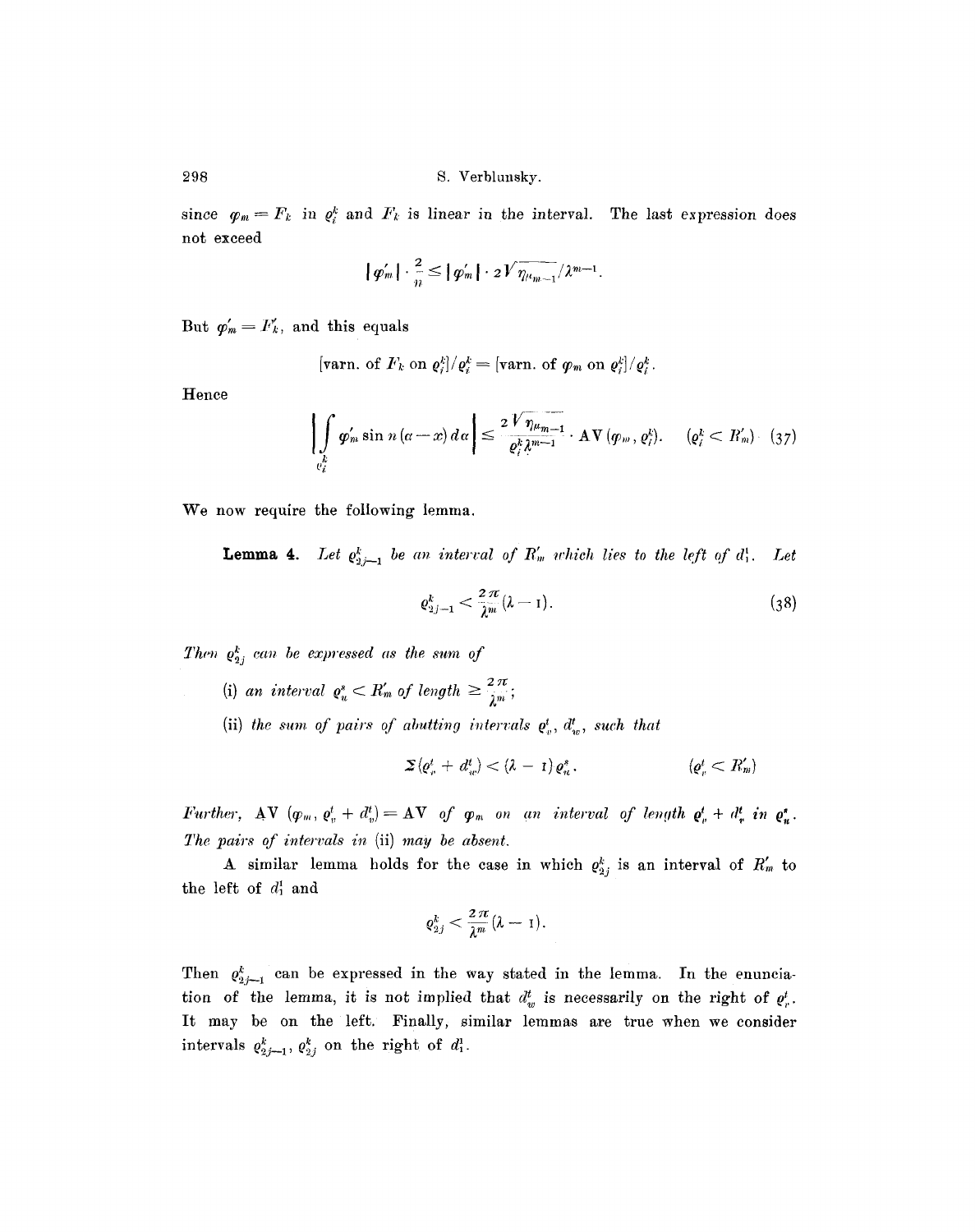As we are considering intervals on the left of  $d_1^1$ , all functions  $F, F_i, \varphi_m$ are non-diminishing, and we can replace »absolute variation»  $(AV)$  by »simple variation»  $(V)$ .

IO. We now proceed with the proof of the lemma. By the definition of  $\lambda$ , we have  $1 < \lambda < 2$ . By (38),  $\varrho_{2j-1}^k < \frac{2\pi}{\lambda^m}$ . But  $\varrho_{2j-1}^k < R'_m$ . The definition of  $R'_m$  requires  $o_j^k \geq \frac{2\pi}{\lambda^m}$ . Hence  $o_{2j}^k \geq \frac{2\pi}{\lambda^m}$ .

If  $\varrho_{2j}^k \leq R'_m$ , we take  $\varrho_{2j}^k$  for  $\varrho_{n,j}^s$  of the lemma, and the intervals in (ii) are absent. Suppose, now, that  $q_{2j}^k$  is not an interval of  $R'_m$ . Then since  $q_j^k \geq \frac{2\pi}{\lambda^m}$ , we must have

$$
\text{Max } \varrho_{4j-1}^{k+1}, \ \varrho_{4j}^{k+1} \geq \frac{2 \pi}{\lambda^m},
$$

since otherwise,  $\varrho_{2j}^k$  would belong to  $R'_m$ . But we cannot have

Min 
$$
\varrho_{4j-1}^{k+1}
$$
,  $\varrho_{4j}^{k+1} \geq \frac{2\pi}{\lambda^m}$ ,

for then, since  $\rho_{2j}^k$  contains both these intervals, we would have

$$
\varrho_{2j}^k > \frac{4\pi}{\lambda^m} > \frac{2\pi}{\lambda^{m-1}}
$$

i. e.  $\sigma_i^k > \frac{2\pi}{2m-1}$ ; and  $\sigma_{2i-1}^{k+1} < \rho_{2i-1}^k < \frac{2\pi}{2m} < \frac{2\pi}{2m-1}$ , which implies that  $\rho_{2i-1}^k < R'_{m-1}$  a, contradiction. Thus,

2~V 27g O& '+1 ~ -- , *T k+l \_ .* 

Then  $r_{2j}^{k+1} < R'_m$ ; also

$$
\tau_{2j}^{k+1} + d_{2j}^{k+1} < (\lambda - 1) \, \sigma_{2j}^{k+1}.
$$

For if not, then

$$
t_{2j}^{k+1}+d_{2j}^{k+1}\geq (\lambda-1)\frac{2\pi}{\lambda^m},
$$

and

$$
\sigma_{2j}^{k+1}\geq \frac{2\,\pi}{\lambda^m}
$$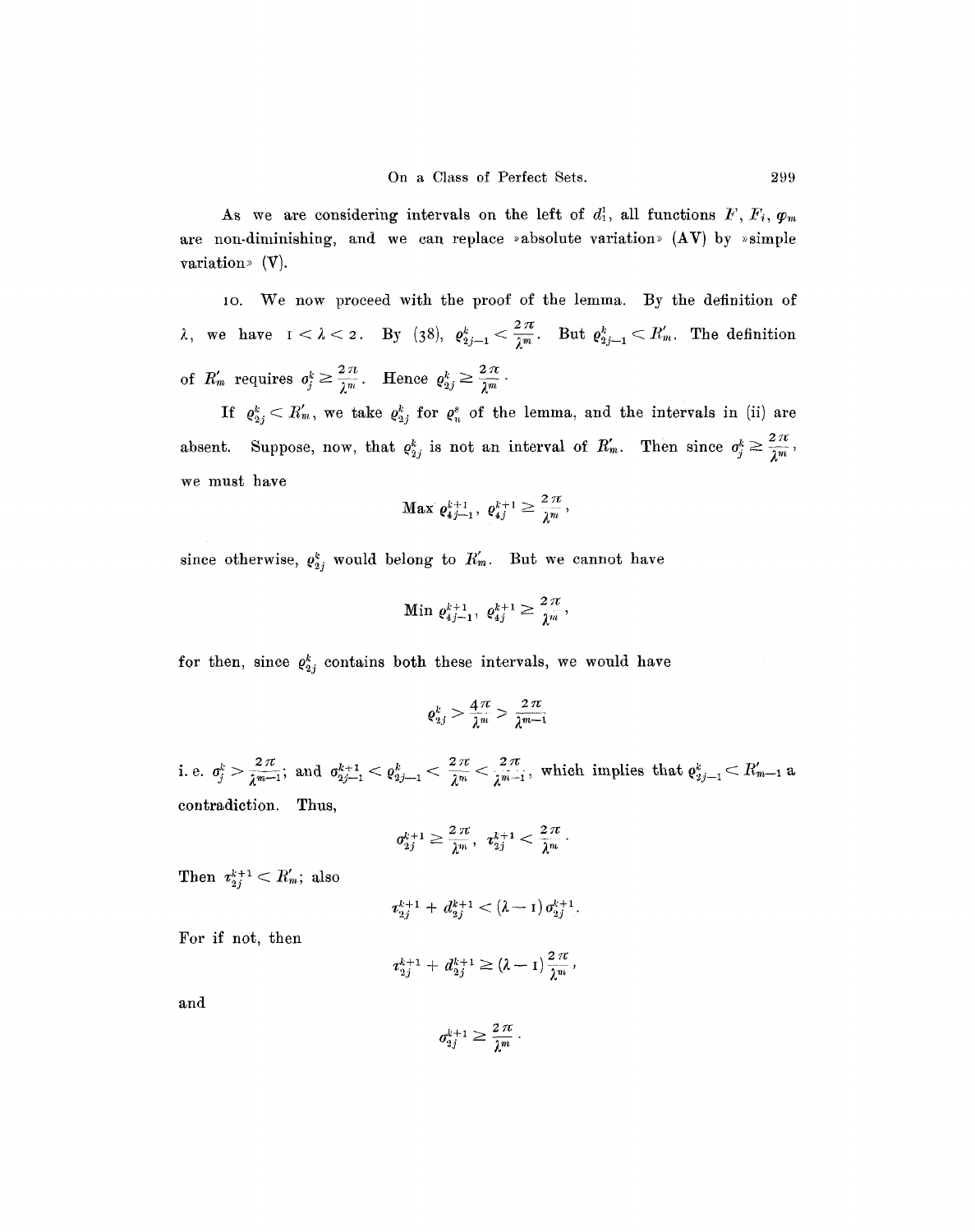By addition,

$$
\varrho_{2j}^k \geq \frac{2\,\pi}{\lambda^{m-1}}\,,
$$

which, as before, implies that  $\varrho_{2j-1}^k < R'_{m-1}$ , a contradiction.

If now  $\sigma_{2j}^{k+1} < R'_m$ , we take  $\sigma_{2j}^{k+1}$  for  $\varrho_{u}^{s}$ ;  $\tau_{2j}^{k+1}$  for  $\varrho_{v}^{t}$  and  $d_{2j}^{k+1}$  for  $d'_w$ . Then (i) and (ii) of the lemma are satisfied. Also,  $\varphi_m = F_{k+1}$  in  $\tau_{2j}^{k+1}$ ;  $\varphi_m = F$  in  $d_{2j}^{k+1}$ ; i.e.  $\varphi_m = F_{k+1}$  in  $d_{2j}^{k+1}$ . Hence

$$
V(\varphi_m, \tau_{2j}^{k+1} + d_{2j}^{k+1}) = V(F_k, \tau_{2j}^{k+1} + d_{2j}^{k+1}).
$$

But  $\varphi_m = F_{k+1}$  in  $o_{2j}^{k+1}$ ; i.e.  $\varphi_m = F_k$  in  $\sigma_{2j}^{k+1}$ , and  $F_k$  is linear in  $\varphi_{2j}^k = \sigma_{2j}^{k+1}$  +  $+ \tau_{2i}^{k+1} + d_{2i}^{k+1}$ . Hence

$$
\mathbf{V}\left(\varphi_m,\,\mathbf{z}_{2j}^{k+1}+\,d_{2j}^{k+1}\right)=\mathbf{Varn}\,\,\text{of}\,\,\varphi_m\,\,\text{in an equal interval in}\,\,\varrho_u^s.\tag{40}
$$

Suppose, however, that  $\sigma_{2j}^{k+1}$  is not an interval of  $R'_m$ . The interval  $\sigma_{2j}^{k+1}$  was the larger of  $\varrho_{4j-1}^{k+1}$ ,  $\varrho_{4j}^{k+1}$ . It will be convenient to introduce a new suffix i, and to write

$$
\sigma_{2j}^{k+1}=\varrho_i^{k+1}.
$$

If  $\varrho_i^{k+1}$  is not interval of  $R'_m$ , then

Max 
$$
\varrho_{2i-1}^{k+2}
$$
,  $\varrho_{2i}^{k+2} \geq \frac{2\pi}{\lambda^m}$ .

For if not, we would have  $\sigma_i^{k+2} < \frac{2\pi}{2m}$ , which together with  $\sigma_{2i}^{k+1} \ge \frac{2\pi}{2m}$  implies that  $\sigma_{2i}^{k+1} < K'_m$ , a contradiction. But we cannot have

Min 
$$
\varrho_{2i-1}^{k+2}
$$
,  $\varrho_{2i}^{k+2} \ge \frac{2\pi}{\lambda^m}$ .

For then, since  $q_i^{k+1}$  contains both these intervals, we would have

$$
\textit{a}_{2j}^{k+1}=\varrho_{i}^{k+1}>\frac{2\,\pi}{\lambda^{m-1}},
$$

and, a fortiori,  $\rho_{2j}^k > \frac{2\pi}{\lambda^{m-1}}$ , which, as proved above, is false. Hence

$$
\sigma_i^{k+2}\geq \frac{2\,\pi}{\lambda^m},\ \ \tau_i^{k+2}<\frac{2\,\pi}{\lambda^m}\,.
$$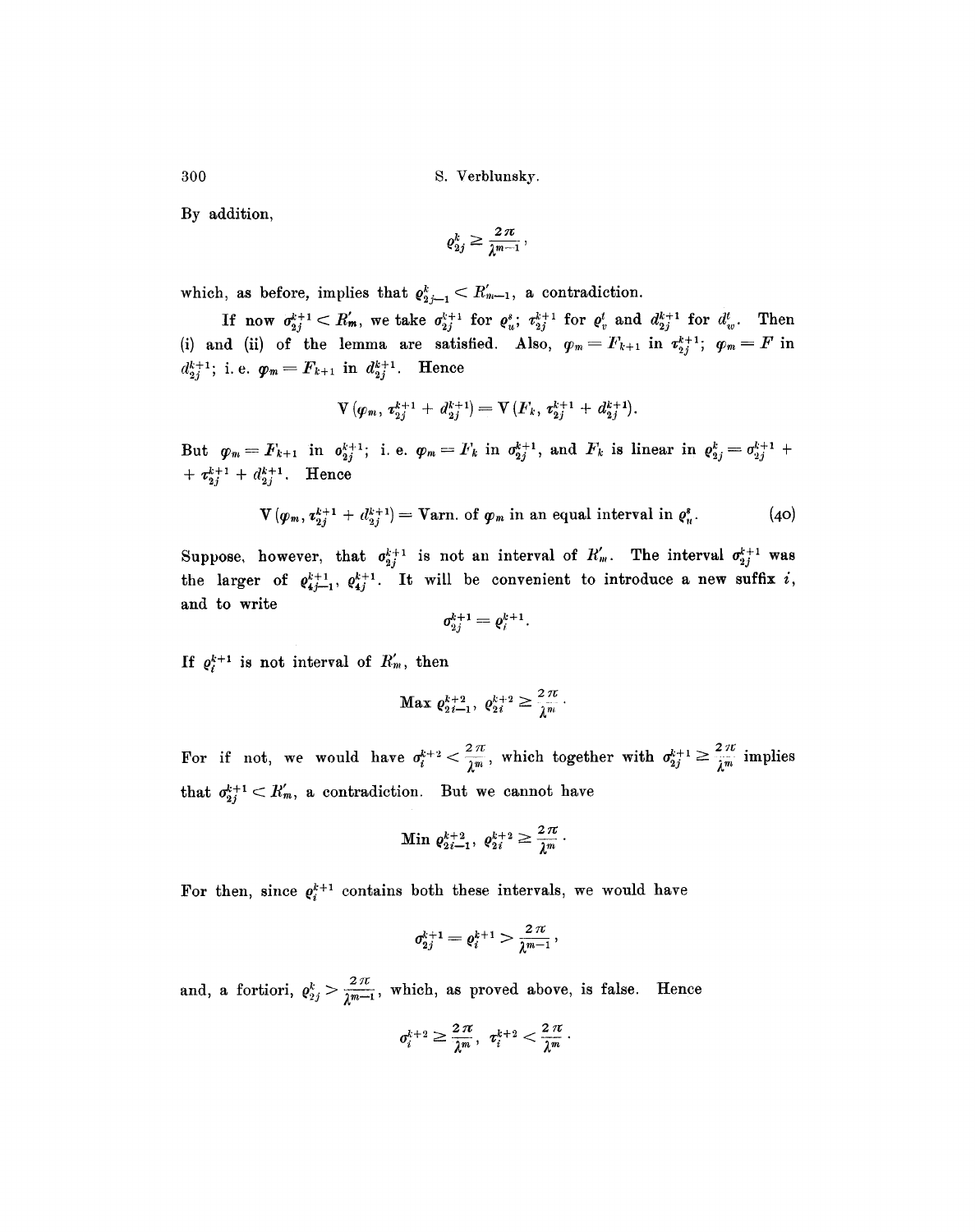Then  $\tau_i^{k+2} < R'_m$ . Also

$$
\tau_{2j}^{k+1} + d_{2j}^{k+1} + \tau_i^{k+2} + d_i^{k+2} < (\lambda - 1) \sigma_i^{k+2}.
$$
\n(41)

For if not, then  $\tau_{2j}^{k+1} + d_{2j}^{k+1} + \tau_i^{k+2} + d_i^{k+2} \geq (\lambda - 1) \frac{2\pi}{2^n}$ ,

and

$$
\sigma_i^{k+2} \geq \frac{2\,\pi}{\lambda^m}\,.
$$

By addition,

$$
\varrho_{2j}^k \geq \frac{2\,\pi}{\lambda^{m-1}}
$$

which we know to be false.

If now  $\sigma_i^{k+2} < R'_m$ , we take  $\sigma_i^{k+2}$  for  $\varrho_i^s$ , we have two pairs of abutting intervals  $\tau_{2j}^{k+1}$ ,  $d_{2j}^{k+1}$  and  $\tau_i^{k+2}$ ,  $d_i^{k+2}$ . Then (i) and (ii) of the lemma are satisfied. Further,  $\varphi_m = F_{k+2} = F_{k+1} = F_k$  in  $\sigma_i^{k+2}$ , so that (40) is true. Now  $\varphi_m = F = F_{k+2}$ in  $d_i^{k+2},~\varphi_m = F_{k+2}$  in  $\tau_i^{k+2}$ . Hence

$$
\begin{aligned} \nabla \left( \varphi_m, \, \tau_i^{k+2} \, + \, d_i^{k+2} \right) &= \nabla \left( F_{k+1}, \, \tau_i^{k+2} \, + \, d_i^{k+2} \right) \\ \n&= \nabla \left( F_k, \, \tau_i^{k+2} \, + \, d_i^{k+3} \right) \n\end{aligned}
$$

since  $F_{k+1}=F_k$  in  $\sigma_{2j}^{k+1} < \tau_i^{k+2} + d_i^{k+2}$ . Hence

 $V(\varphi_m, \varphi_i^{k+2} + d_i^{k+2}) = \text{Varn. of } \varphi_m \text{ in an equal interval in } \sigma_i^{k+2}$ .

If, however,  $\sigma_i^{k+2}$  is not an interval of  $R'_m$ , then writing

$$
\sigma_i^{k+2}=\varrho_h^{k+2},
$$

we apply the above argument again. It is clear that since  $R'_m$  contains only a finite number of intervals  $\varrho_r^t$ , we arrive at the decomposition of the lemma after a finite number of steps.

It should be noticed that in  $\rho_u^s, \, \varphi_m = F_{k-1}$ . For  $\rho_{2j}^k = \sigma_j^k, \, \varrho_i^{k+1} = \sigma_{2j}^{k+1}$ ,  $\varrho_k^{k+2}=\sigma_i^{k+2},\ldots$ ; and by construction, given  $F_r$  in  $\varrho_i^r$ , we have  $F_{r+1}=F_r$  in  $\sigma_i^{r+1}$ .

II. We can now evaluate  $I_4$ . The intervals which constitute  $R'_m$  can be divided into two classes. Those which lie to the left of  $d_1^1$  form the set  $L$ , and those which lie to the right of  $d_1^1$  form the set  $R$ . Then (35) becomes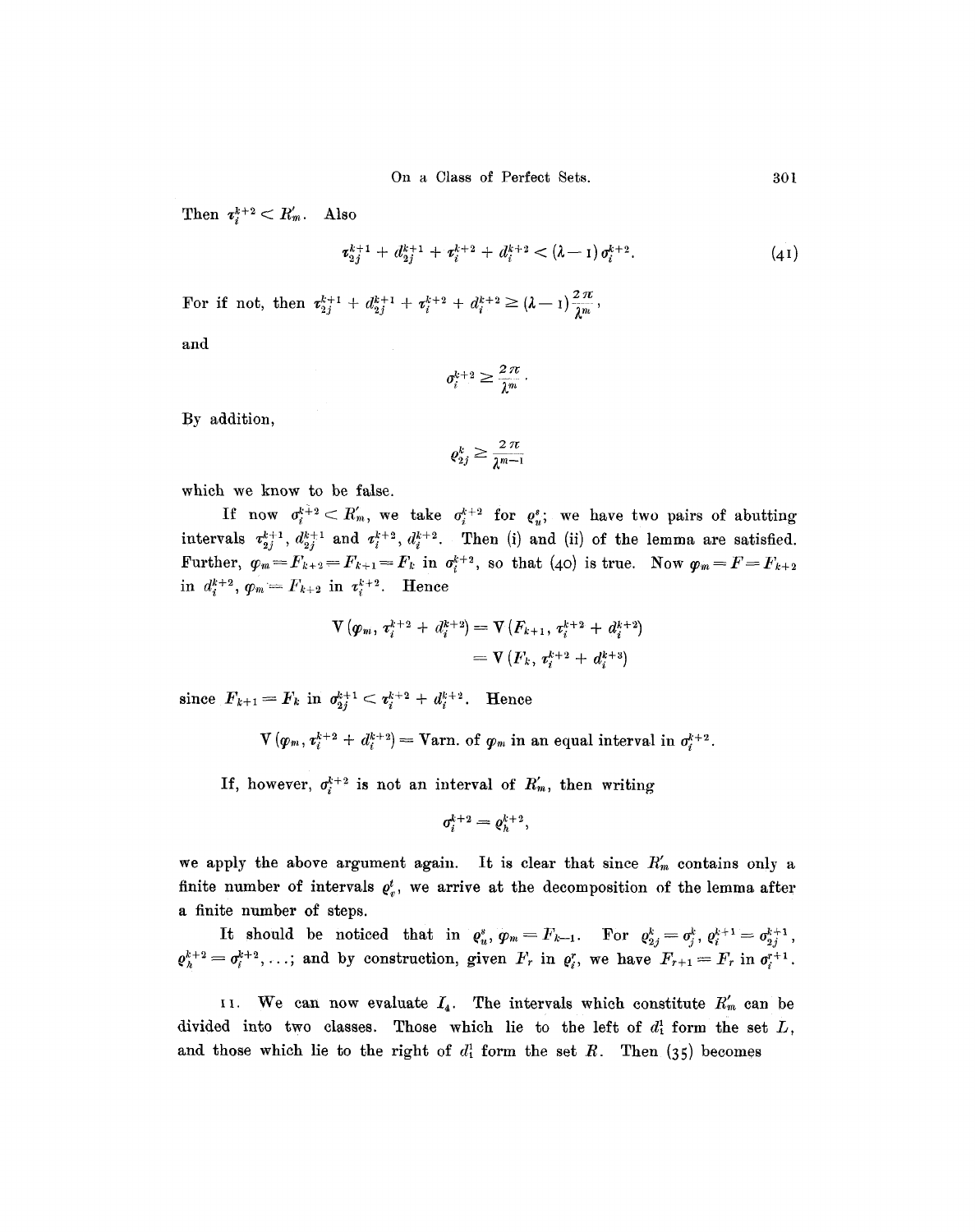$$
I_4 = -\int\limits_L \varphi'_m \sin n(\alpha - x) d\alpha - \int\limits_R \varphi'_m \sin n(\alpha - x) d\alpha
$$
  
= 
$$
I_5 + I'_5.
$$

The intervals  $\varrho_i^k$  which constitute L are of two kinds. Either  $i = 2j - 1$  is odd, or  $i = 2j$  is even. The intervals of the first kind form a set  $L_0$ , the intervals of the second kind form a set  $L_e$ . Thus

$$
I_5 = -\int\limits_{L_0} \varphi'_m \sin n(\alpha - x) d\alpha - \int\limits_{L_e} \varphi'_m \sin n(\alpha - x) d\alpha
$$
  
=  $I_6 + I_7$ .

Let the intervals  $\varrho_{2i-1}^k$  which constitute  $L_0$  be denoted from left to right by

$$
\delta_1, \ \delta_2, \ \ldots \ \delta_r
$$

Then

$$
|I_6| \leq \sum_{p=1}^r \left| \int_{\delta_p} \varphi_m' \sin n (\alpha - x) d\alpha \right|
$$
  

$$
\leq \sum_{p=1}^r J_p.
$$

We have  $\delta_1 = \varrho_{2,i-1}^k$  say; for some *j* and for some  $k \geq \mu_m$ . (a) If  $\delta_1 \geq \frac{2\pi}{2m}(\lambda - 1)$ , then by (37),

$$
J_1 \leq \frac{\lambda}{\pi(\lambda-1)} V \overline{\eta_{\mu_{m-1}}} \, V(\varphi_m, \delta_1).
$$
 (42)

(3) If  $\delta_1 < \frac{2\pi}{\lambda_m}(\lambda - 1)$ , then  $\delta_2$  can be decomposed as in lemma 4. If any of the intervals  $\varrho_u^s$ ,  $\varrho_v^t$  in that lemma belong to  $L_0$ , they are the intervals

$$
\delta_2, \ldots, \delta_r \tag{43}
$$

say. If  $\varrho_u^s$  is one of these intervals, say  $\delta_j$ , then by (36),

$$
J_2+\cdots+J_{j-1}+J_{j+1}+\cdots+J_r\leq V(\varphi_m,\delta_2+\cdots+\delta_{j-1}+\delta_{j+1}+\cdots+\delta_r).
$$

302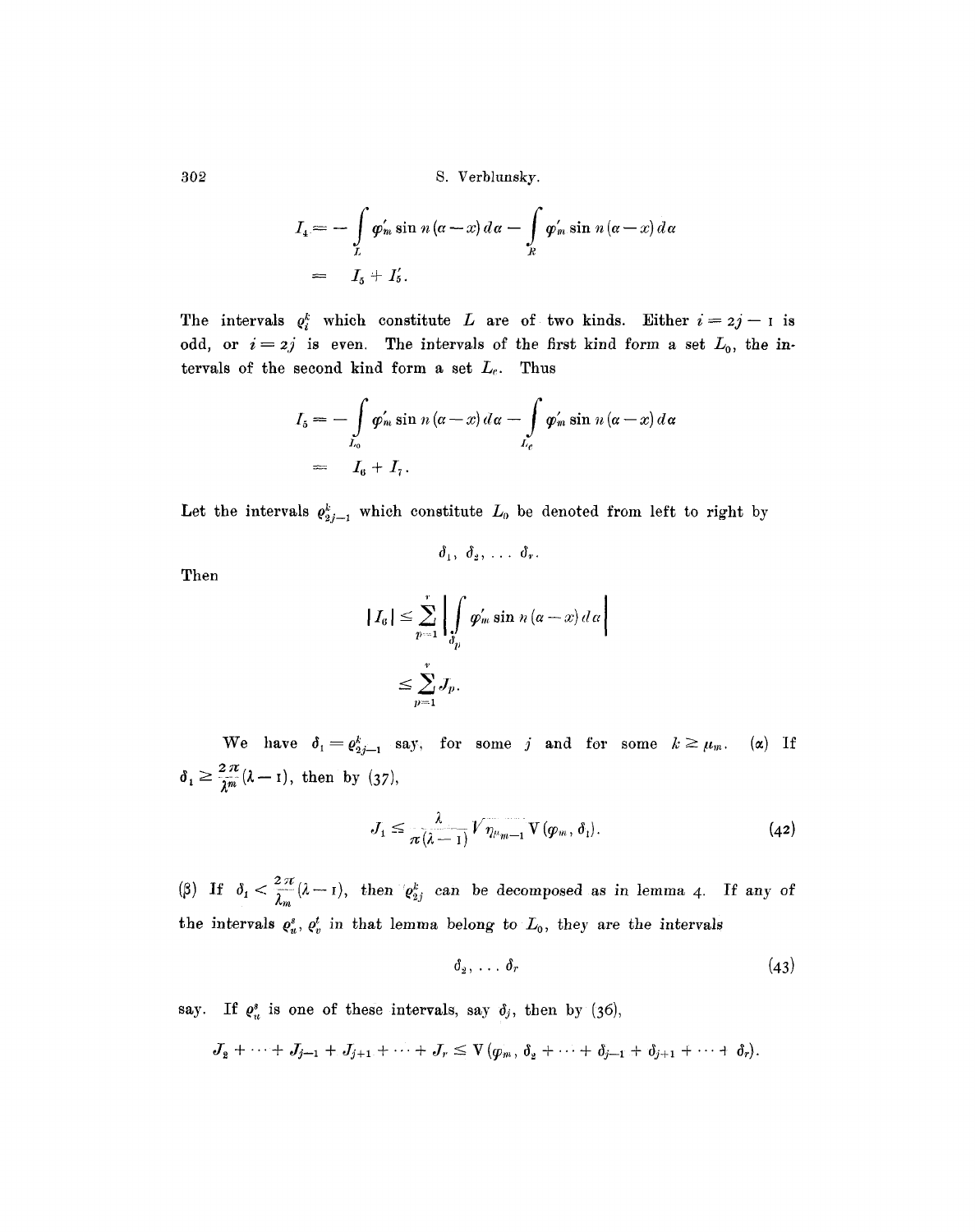By lemma 4, the last expression does not exceed the variation of  $\pmb{\varphi}_m$  on an interval of length  $<$   $(\lambda - 1) \varrho_u^s$ , contained in  $\varrho_u^s$ , so that

$$
J_2+\cdots+J_{j-1}+J_{j+1}+\cdots+J_r\leq (\lambda-1) \operatorname{V}(\varphi_m,\varrho^s_u).
$$

Further  $\delta_j = \varrho_n^s \ge \frac{2 \pi}{\lambda^m}$  by (i) of lemma 4, so that by (37),

$$
J_j \leq \frac{\lambda V \eta_{\mu_{m-1}}}{\pi} \mathbf{V}(\varphi_m, \varrho_u^s),
$$

and

$$
\sum_{2}^{r} J_{p} \leq \left[ (\lambda - 1) + \frac{\lambda}{\pi} V \overline{\eta_{\mu_{m-1}}} \right] \nabla (\varphi_{m}, \varrho_{u}^{s}). \tag{44}
$$

If  $e_u^s$  is not one of the intervals (43), we have by the above argument,

$$
\sum_{2}^{r}J_{p}\leq\left(\lambda-1\right)\operatorname*{V}\left(\pmb{\varphi}_{m},\,\pmb{\varrho}_{u}^{s}\right),
$$

so that (44) is true in any case.

Also, by (36),

$$
J_1 \leq V(\varphi_m, \delta_1)
$$
  
\$\leq\$ V( $F_{k-1}, \varrho_{2j-1}^k + d_j^k$ ).

Now  $F_{k-1}$  is linear in  $\varrho_j^{k-1}$  and  $\varphi_m = F_{k-1}$  in  $\varrho_i^s$ . Hence

$$
J_1 \leq \frac{\varrho_{2j-1}^k + d_j^k}{\varrho_u^s} \cdot \mathbf{V}\left(\varphi_m, \varrho_u^s\right).
$$

Since  $\varrho_u^s \geq \frac{2\pi}{\lambda^m}, \varrho_{2j-1}^k < \frac{2\pi}{\lambda^m}(\lambda-1)$ , we have

$$
J_1 \leq \left[ (\lambda - 1) + \frac{d_j^k}{\varrho_u^s} \right] \nabla \left( \varphi_m, \varrho_u^s \right).
$$

But

$$
d_j^k \leq \varepsilon_k \big[ \varrho_{2j-1}^k + d_j^k + \varrho_{2j}^k \big] \leq \eta_{\mu_{m-1}} \big[ \varrho_{2j-1}^k + d_j^k + \varrho_{2j}^k \big].
$$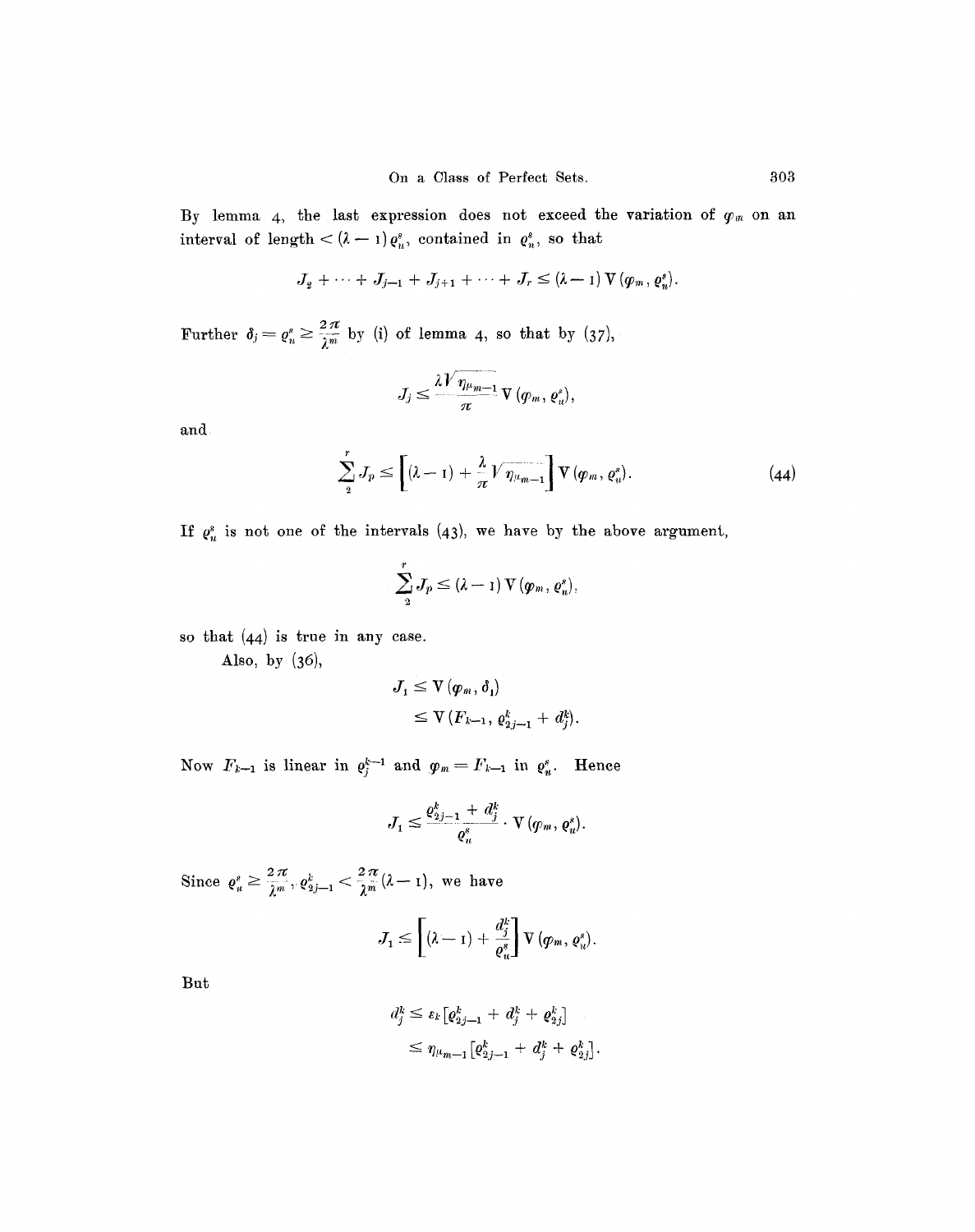For relevant *n* we have  $m \ge m_0$  say and  $\eta_{\mu_{m-1}} < \frac{1}{2}$ . Thus

$$
d_j^k \leq 2\eta_{\mu_{m-1}}\big[\varrho_{2j-1}^k + \varrho_{2j}^k\big].
$$

Now we have just seen that

$$
\varrho_{2j-1}^k<\left(\lambda-1\right)\varrho_{u}^s,
$$

and

$$
\varrho_{2j}^k < \varrho_u^s + (\lambda - \mathbf{1}) \, \varrho_u^s
$$

by lemma 4. Hence

$$
d_j^k \leq 4\lambda \eta_{u_{m-1}} \varrho_u^s
$$

and

$$
J_1 \leq [(\lambda - 1) + 4\lambda \eta_{\mu_{m-1}}] \mathbf{V}(\varphi_m, \varrho_u^*)
$$

Hence, and by (44),

$$
\sum_{1}^{r} J_p \leq [2(\lambda - 1) + 5\lambda \sqrt{\eta_{\mu_{m-1}}}] \mathbf{V}(\varphi_m, \varrho_n^s).
$$
 (45)

The intervals  $\delta_{r+1}, \delta_{r+2}, \ldots, \delta_r$  all lie to the right of  $\varrho_{s,i}^k$ ; and  $\varrho_{s,i}^s > \varrho_{s,i}^s$ . Hence

$$
\sum_{1}^{r} J_p \leq [2(\lambda - 1) + 5\lambda V \overline{\eta_{\mu_{m-1}}}] \mathbf{V}(\boldsymbol{\varphi}_m, \boldsymbol{\varrho}_{2j}^k).
$$
 (46)

We now consider the interval  $\delta_{r+1} = \varrho_{2i-1}^l$  say. If  $\delta_{r+1} \geq \frac{2\pi}{\lambda^m} (\lambda - 1)$ , then we have as for  $(42)$ ,

$$
J_{r+1} \leq \frac{\lambda}{\pi(\lambda-1)} V \overline{\eta_{\mu_{m-1}}} \, V \left(\varphi_m, \delta_{r+1}\right).
$$

If  $\delta_{r+1} < \frac{2\pi}{\lambda^m}(\lambda - 1)$ , we have a relation of the form

$$
\sum_{r+1}^{r+q} J_p \leq [2(\lambda-1)+5\lambda \sqrt{n_{u_{m-1}}}]\,\nabla(\varphi_m,\varrho_{2i}^l),
$$

and so on. All the intervals

$$
\delta_1, \ \varrho_{2j}^k, \ \delta_{r+1}, \ \varrho_{2i}^l, \ \ldots
$$